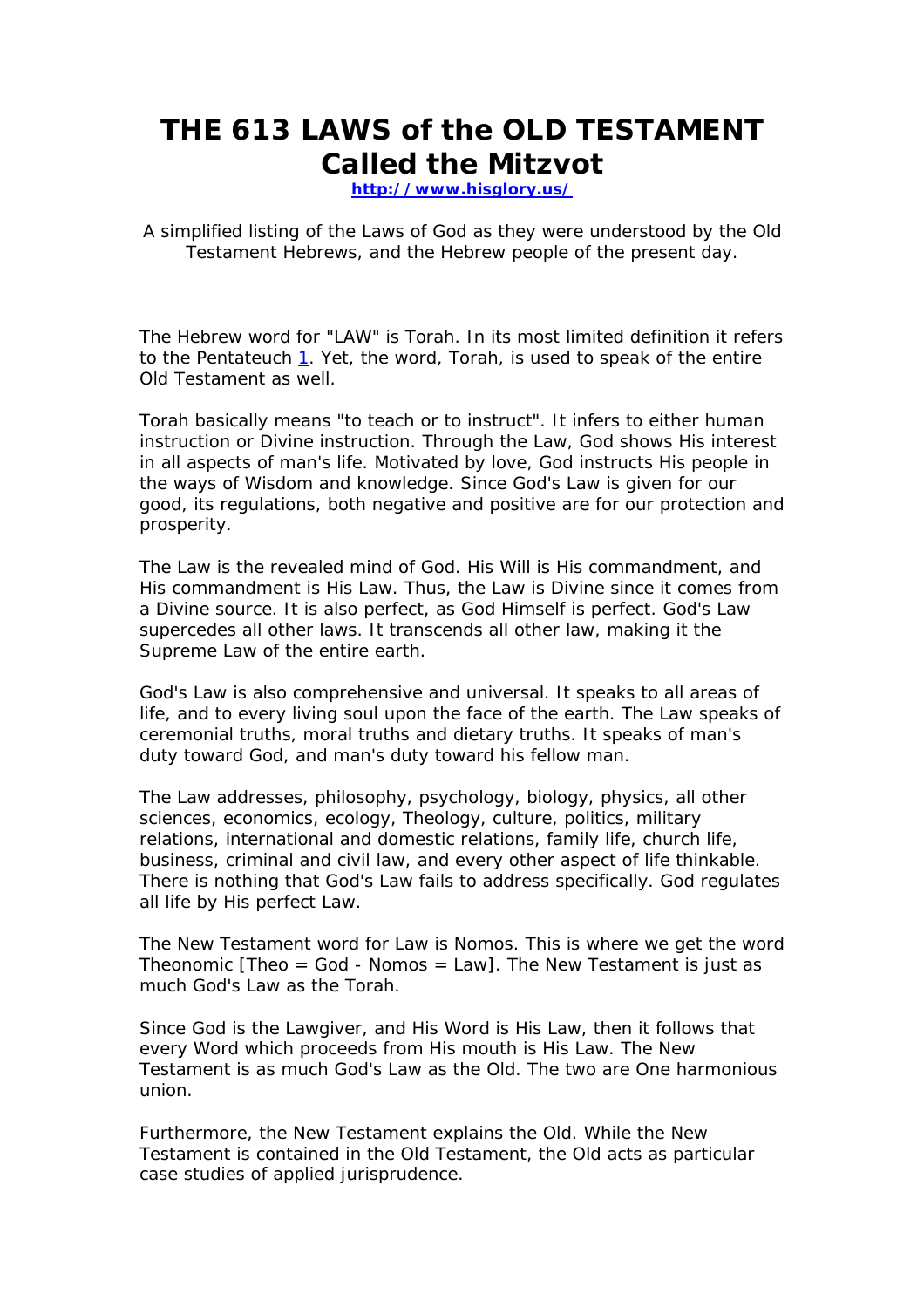The following list will help in understanding the division of God's Old Testament Law, which the Hebrews have recorded, as 613.

If we combine both Old and New Testament as One Law, the list grows and becomes more comprehensive. Yet, what we find in the New Testament is simply an augmentation of what is already contained in the Old.

#### **GOD**

1.To know that God exists (Ex. 20:2; Deut. 5:6)

2.Not to entertain the idea that there is any god but the Eternal (Ex. 20:3)

- 3.Not to blaspheme (Ex. 22:27-28 ) Cf Lev 24:16
- 4.To hallow God's name (Lev. 22:32)
- 5.Not to profane God's name (Lev. 22:32
- 6.To know that God is One, a complete Unity (Deut. 6:4)
- 7.To love God (Deut. 6:5)
- 8.To fear Him reverently (Deut. 6:13; 10:20)
- 9.Not to put the word of God to the test (Deut. 6:16)
- 10.To imitate His good and upright ways (Deut. 28:9)

#### **The Law**

- 11.To honor the old and the wise (Lev. 19:32)
- 12.To learn Torah and to teach it (Deut. 6:7)
- 13.To cleave to those who know Him (Deut. 10:20)
- 14.Not to add to the commandments of the Torah.(Deut.13:1)
- 15.Not to take away from the commandments of the Torah (Deut.13:1)

16.That every person shall write a scroll of the Torah for himself (Deut. 31:19)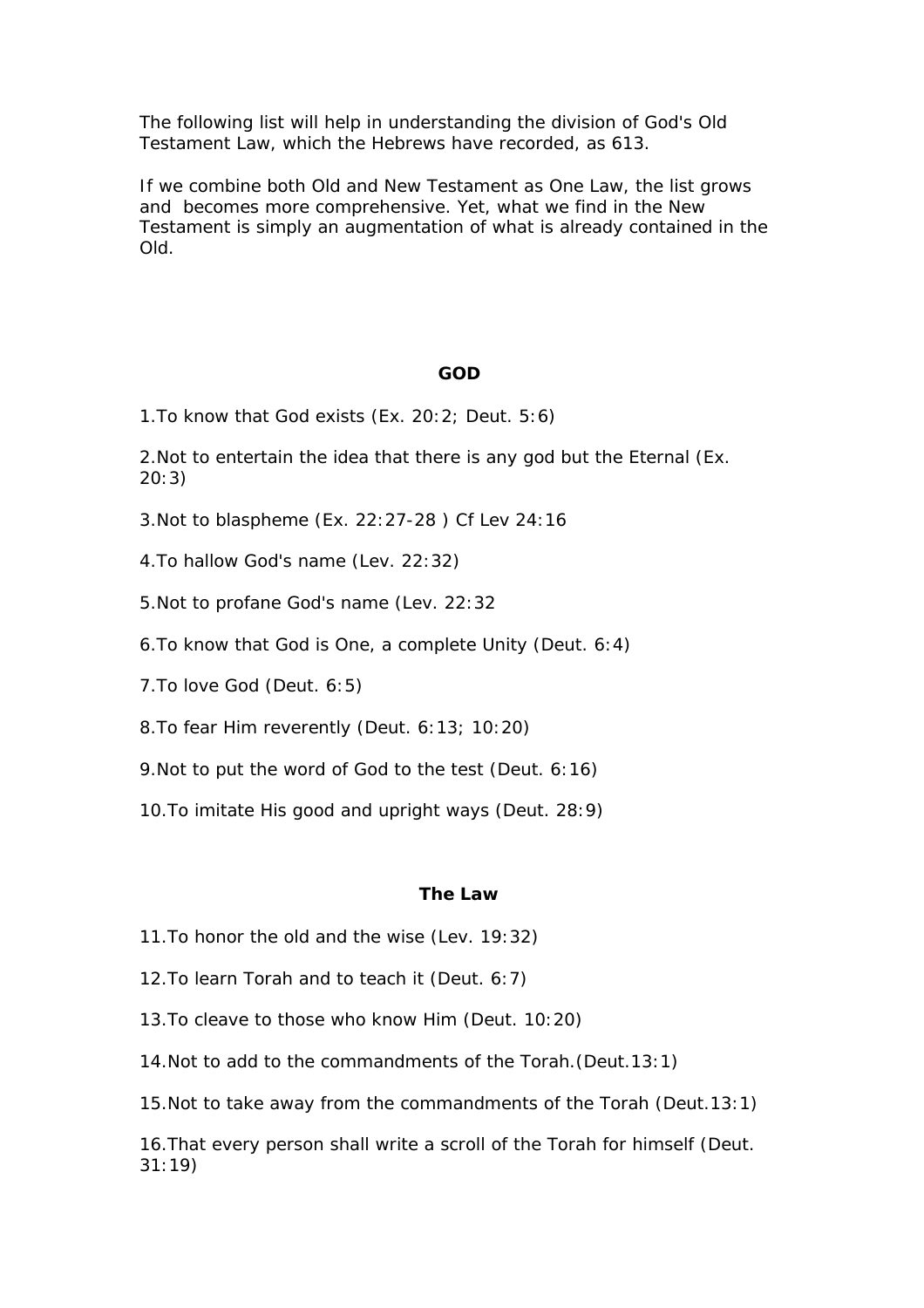## **SIGNS AND SYMBOLS**

17.To circumcise the male offspring (Gen. 17:12; Lev. 12:3)

18.To put fringes on the corners of clothing (Num. 15:38)

19.To bind God's Word on the head (Deut. 6:8)

20.To bind God's Word on the arm (Deut. 6:8)

21.To affix the mezuzah to the door posts and gates of your house (Deut. 6:9)

#### **Prayer and Blessing**

22.To pray to God (Ex. 23:25; Deut. 6:13)

23.To read the *Shema* [lit:The Hearing] in the morning and at night (Deut. 6:7)

24.To recite grace after meals (Deut. 8:10)

25.Not to lay down a stone for worship (Lev. 26:1)

## **Love and Brotherhood**

- 26.To love all human beings who are of the covenant (Lev. 19:18)
- 27.Not to stand by idly when a human life is in danger (Lev. 19:16)
- 28.Not to wrong any one in speech (Lev. 25:17)
- 29.Not to carry tales (Lev. 19:16)
- 30.Not to cherish hatred in one's heart (Lev. 19:17)
- 31.Not to take revenge (Lev. 19:18)
- 32.Not to bear a grudge (Lev. 19:18)
- 33.Not to put any Jew to shame (Lev. 19:17)
- 34.Not to curse any other Israelite (Lev. 19:14)
- 35.Not to give occasion to the simple-minded to stumble on the road (Lev.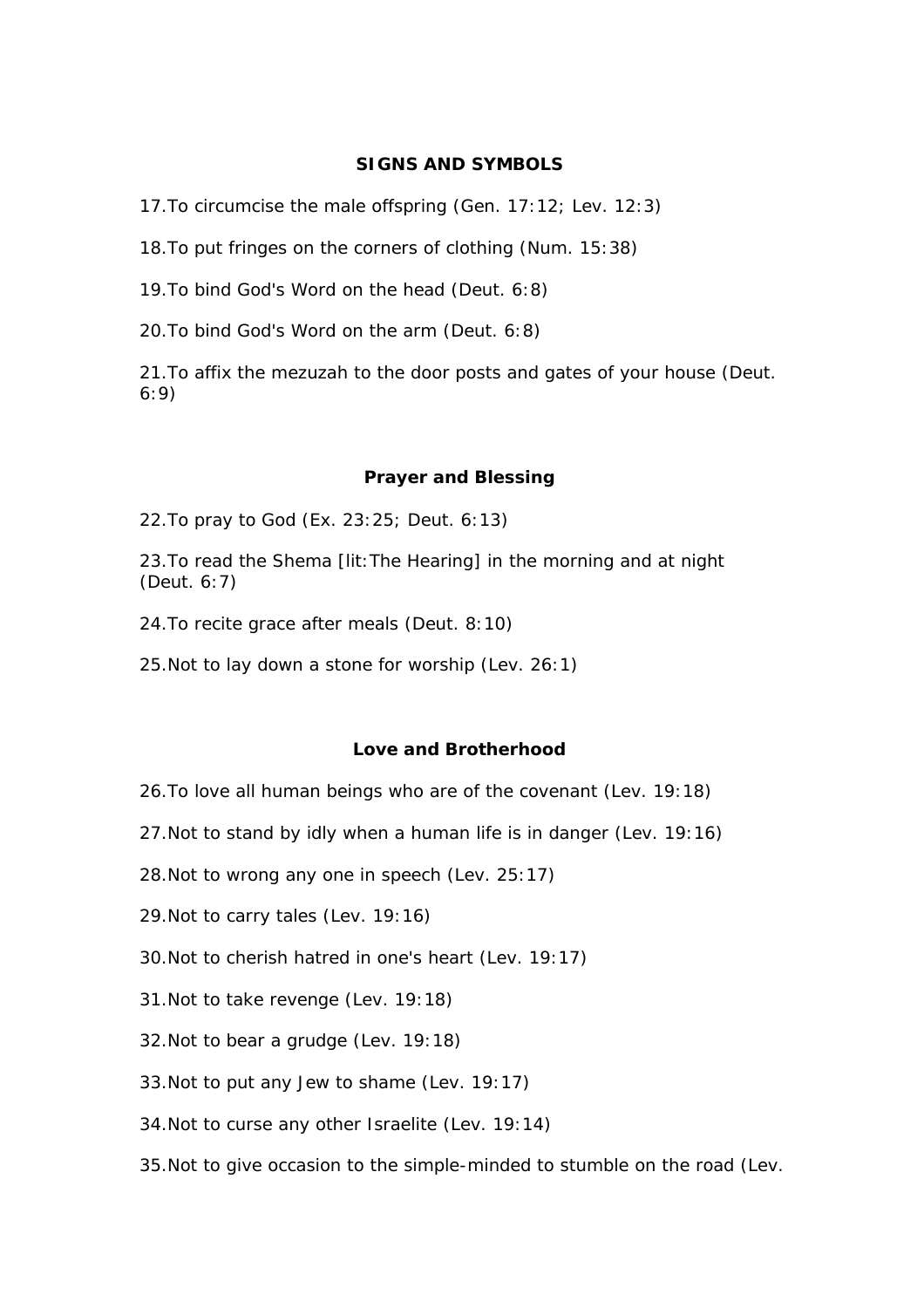19:14) (this includes doing anything that will cause another to sin)

36.To rebuke the sinner (Lev. 19:17)

37.To relieve a neighbor of his burden and help to unload his beast (Ex. 23:5)

38.To assist in replacing the load upon a neighbor's beast (Deut.22:4)

39.Not to leave a beast, that has fallen down beneath its burden, unaided (Deut. 22:4)

## **The Poor and Unfortunate**

40.Not to afflict an orphan or a widow (Ex. 22:21)

41.Not to reap the entire field (Lev. 19:9; Lev. 23:22)

42.To leave the unreaped corners of the field or orchard for the poor (Lev. 19:9)

43.Not to gather gleanings (the ears that have fallen to the ground while reaping) (Lev. 19:9)

44.To leave the gleanings for the poor (Lev. 19:9)

45.Not to gather *ol'loth* (the imperfect clusters) of the vineyard (Lev. 19:10)

46.To leave ol'loth (the imperfect clusters) of the vineyard for the poor (Lev. 19:10; Deut. 24:21)

47.Not to gather the single grapes that have fallen to the ground (Lev. 19:10)

48.To leave the single grapes of the vineyard for the poor (Lev. 19:10)

49.Not to return to take a forgotten sheaf (Deut. 24:19) This applies to all fruit trees (Deut. 24:20)

50.To leave the forgotten sheaves for the poor (Deut. 24:19-20)

51.Not to refrain from maintaining a poor man and giving him what he needs (Deut. 15:7)

52.To give charity according to one's means (Deut. 15:11)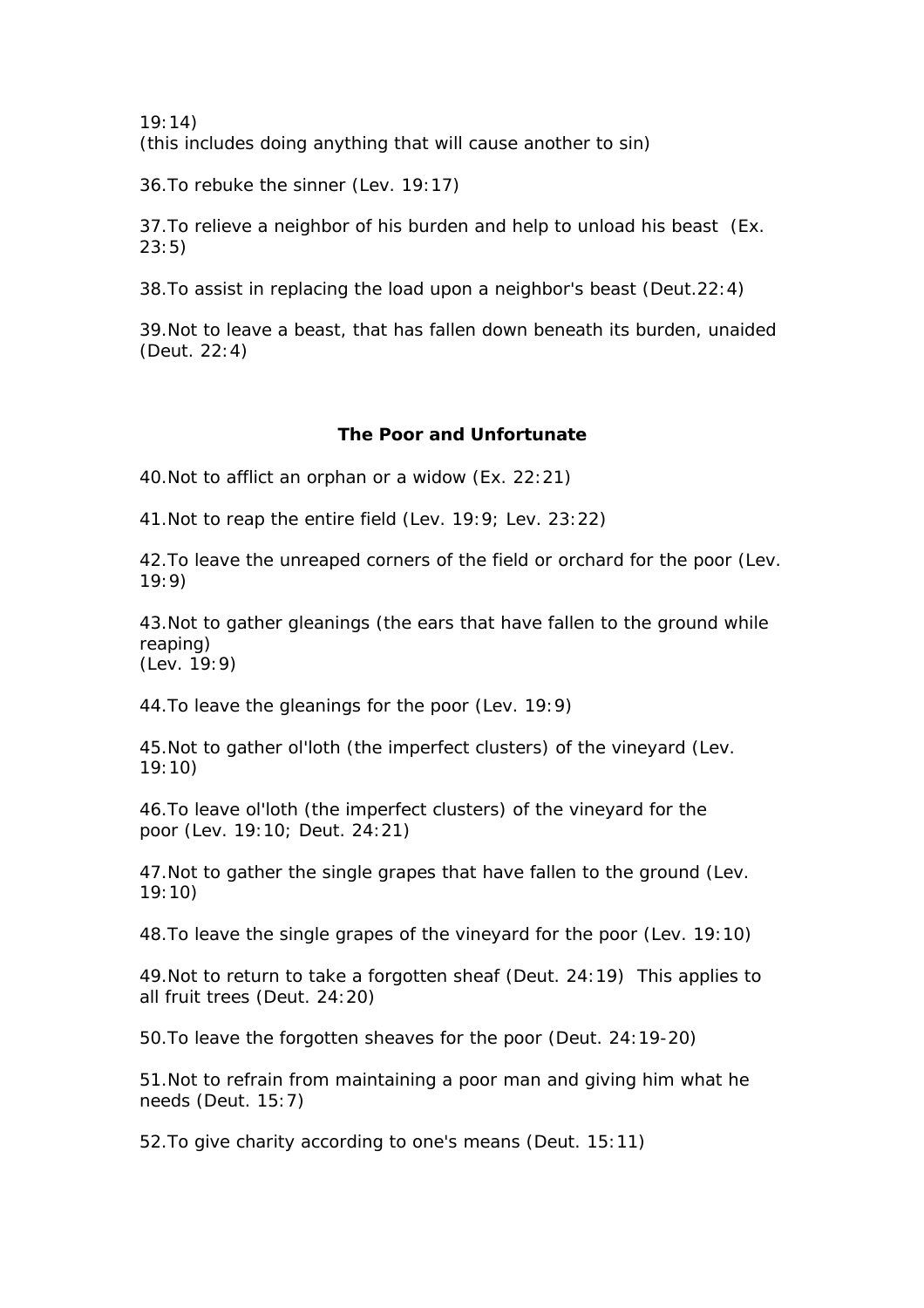### **Treatment of the Gentiles**

53.To love the stranger (Deut. 10:19) (CCA61).

- 54.Not to wrong the stranger in speech (Ex. 22:20)
- 55.Not to wrong the stranger in buying or selling (Ex. 22:20)
- 56.Not to intermarry with gentiles (Deut. 7:3)

.

- 57.To exact the debt of an alien (Deut. 15:3)
- 58.To lend to an alien at interest (Deut. 23:21)

#### **Marriage, Divorce and Family**

- 59.To honor father and mother (Ex. 20:12)
- 60.Not to smite a father or a mother (Ex. 21:15)
- 61.Not to curse a father or mother (Ex. 21:17)
- 62.To reverently fear father and mother (Lev. 19:3)
- 63.To be fruitful and multiply (Gen. 1:28)
- 64.That a eunuch shall not marry a daughter of Israel (Deut. 23:2)

65.That a bastard [Heb.mamzer = illegitimate son] shall not marry the daughter of a Jew (Deut.23:3)

66.That an Ammonite or Moabite shall never marry the daughter of an Israelite (Deut. 23:4)

67.Not to exclude a descendant of Esau from the community of Israel for three generations (Deut. 23:8-9)

68.Not to exclude an Egyptian from the community of Israel for three generations (Deut. 23:8-9)

69.That there shall be no harlot (in Israel); that is, that there shall be no intercourse with a woman, without previous marriage with a deed of marriage and formal declaration of marriage (Deut.23:18)

70.To take a wife by the sacrament of marriage (Deut.24:1)

71.That the newly married husband shall (be free) for one year to rejoice with his wife (Deut. 24:5)

72.That a bridegroom shall be exempt for a whole year from taking part in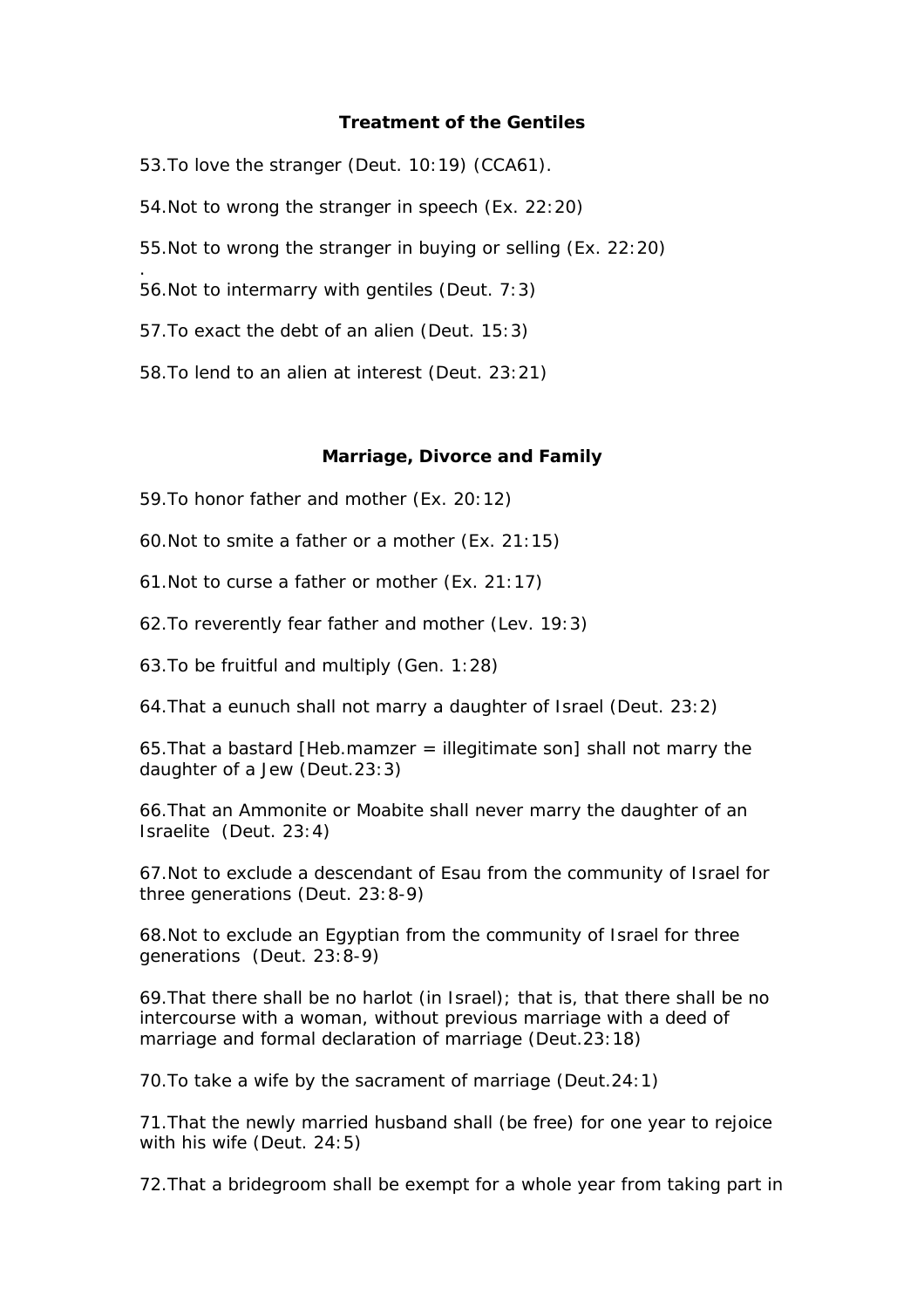any public labor, such as military service, guarding the wall and similar duties (Deut. 24:5)

73.Not to withhold food, clothing or conjugal rights from a wife (Ex. 21:10)

74.That the woman suspected of adultery shall be dealt with as prescribed in the Torah (Num. 5:30)

75.That one who defames his wife's honor (by falsely accusing her of unchastity before marriage) must live with her all his lifetime (Deut. 22:19)

76.That a man may not divorce his wife concerning whom he has published an evil report (about her unchastity before marriage) (Deut. 22:19)

77.To divorce by a formal written document (Deut. 24:1)

78.That one who divorced his wife shall not remarry her, if after the divorce she had been married to another man (Deut. 24:4)

79.That a widow whose husband died childless must not be married to anyone but her deceased husband's brother (Deut. 25:5) (this is only in effect insofar as it requires the procedure of release below).

80.To marry the widow of a brother who has died childless (Deut.25:5) (this is only in effect insofar as it requires the procedure of release below )

81.That the widow formally release the brother-in-law (if he refuses to marry her) (Deut. 25:7-9)

# **Forbidden Sexual Relations**

82.Not to indulge in familiarities with relatives, such as sensual kissing, carnal embracing, or provocative winking which may lead to incest (Lev.18:6)

83.Not to commit incest with one's mother (Lev. 18:7)

84.Not to commit sodomy with one's father (Lev. 18:7)

85.Not to commit incest with one's father's wife (Lev. 18:8)

86.Not to commit incest with one's sister (Lev. 18:9)

87.Not to commit incest with one's father's wife's daughter (Lev.18:9)

88. Not to commit incest with one's son's daughter (Lev. 18:10)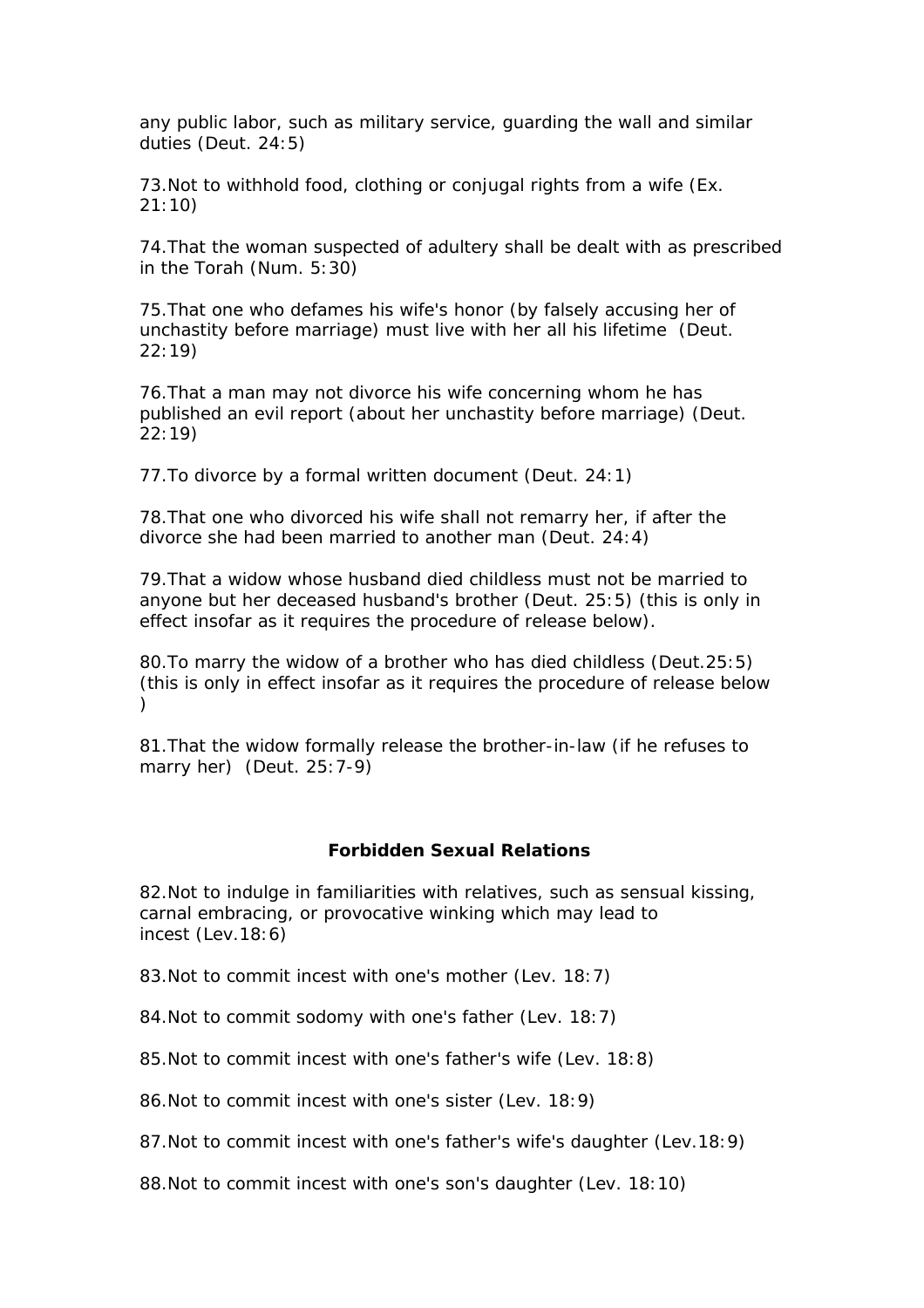89.Not to commit incest with one's daughter's daughter (Lev.18:10)

90.Not to commit incest with one's daughter (this is not explicitly in the Torah but is inferred from other explicit commands that would include it)

91.Not to commit incest with one's fathers sister (Lev. 18:12)

92.Not to commit incest with one's mother's sister (Lev. 18:13)

93.Not to commit incest with one's father's brothers wife (Lev.18:14)

94.Not to commit sodomy with one's father's brother (Lev. 18:14)

95.Not to commit incest with one's son's wife (Lev. 18:15)

96.Not to commit incest with one's brother's wife (Lev. 18:16)

97.Not to commit incest with one's wife's daughter (Lev. 18:17)

98.Not to commit incest with the daughter of one's wife's son (Lev.18:17)

99.Not to commit incest with the daughter of one's wife's daughter (Lev. 18:17)

100.Not to commit incest with one's wife's sister (Lev. 18:18)

101.Not to have intercourse with a woman, in her menstrual period (Lev. 18:19)

102.Not to have intercourse with another man's wife (Lev. 18:20)

103.Not to commit sodomy with a male (Lev. 18:22)

104.Not to have intercourse with a beast (Lev. 18:23)

105.That a woman shall not have intercourse with a beast (Lev.18:23)

106.Not to castrate the male of any species; neither a man, nor a domestic or wild beast, nor a fowl (Lev. 22:24)

# **Times and Seasons**

107.That the new month shall be solemnly proclaimed as holy, and the months and years shall be calculated by the Supreme Court only (Ex. 12:2)

108.Not to travel on the Sabbath outside the limits of one's place of residence (Ex. 16:29)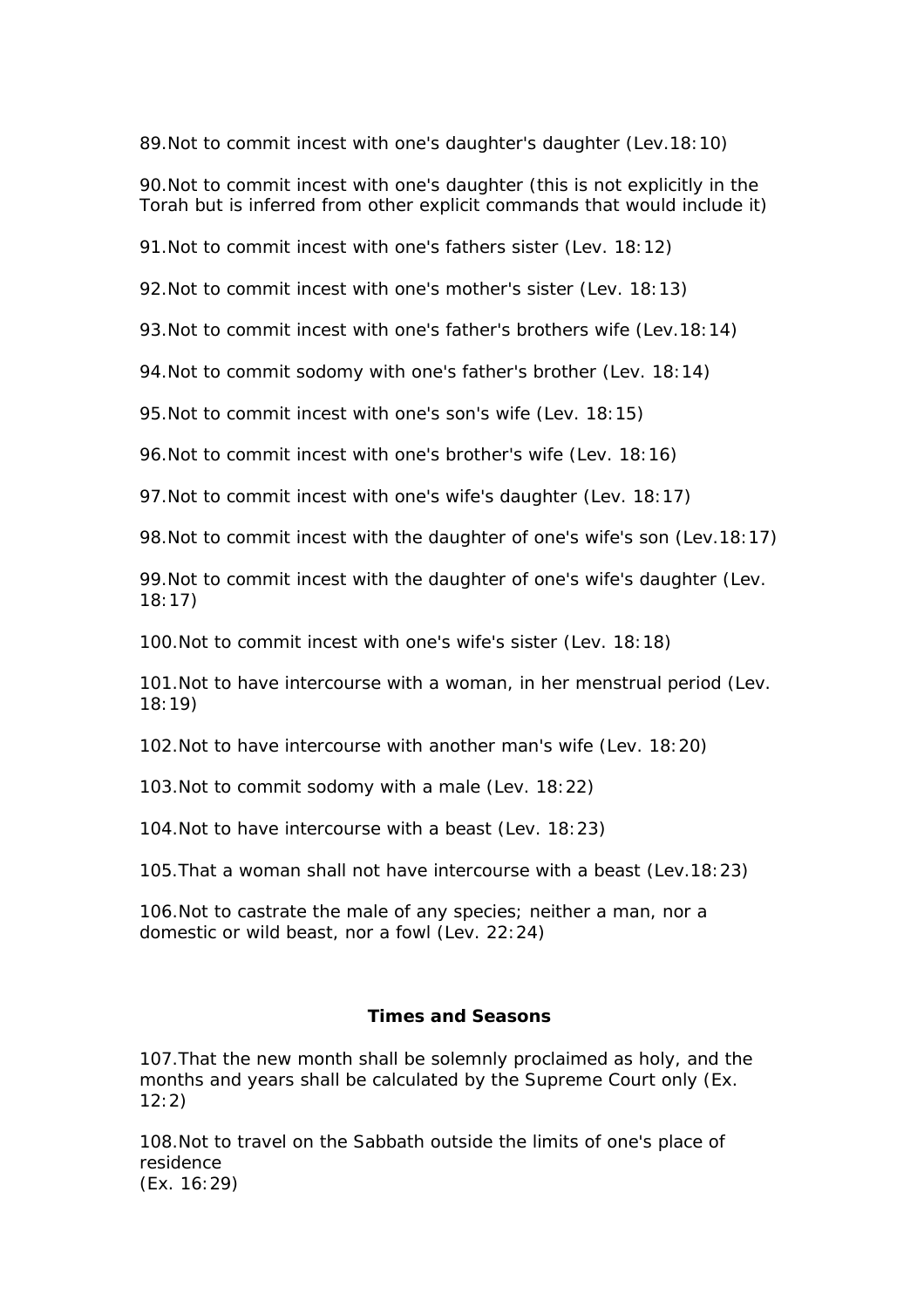109.To sanctify the Sabbath (Ex. 20:8)

110. Not to do work on Sabbath (Ex. 20:10)

111.To rest on Sabbath (Ex. 23:12; 34:21)

112.To celebrate the festivals (Ex.23:14)

113.To rejoice on the festivals (Deut. 16:14)

114.To appear in the Sanctuary on the festivals (Deut. 16:16)

115.To remove leaven on the Eve of Passover (Ex. 12:15)

116.To rest on the first day of Passover (Ex. 12:16; Lev. 23:7)

117.Not to do work on the first day of Passover (Ex. 12:16; Lev.23:6-7)

118.To rest on the seventh day of Passover (Ex. 12:16; Lev. 23:8)

119.Not to do work on the seventh day of Passover (Ex. 12:16;Lev. 23:8)

120.To eat "matzah" [unleavened bread] on the first night of Passover (Ex. 12:18)

121.That no leaven be in the Israelite's possession during Passover (Ex. 12:19)

122.Not to eat any food containing leaven on Passover (Ex.12:20)

123.Not to eat leaven on Passover (Ex. 13:3)

124.That leaven shall not be seen in an Israelite's home during Passover (Ex. 13:7)

125.To discuss the departure from Egypt on the first night of Passover (Ex. 13:8)

126.Not to eat leaven after mid-day on the fourteenth of Nissan (Deut. 16:3)

127.To count forty-nine days from the time of the cutting of the Omer (i.e. first sheaves of the barley harvest) (Lev. 23:15)

128.To rest on Pentecost (Lev. 23:21)

129.Not to do work on the feast of Pentecost (Lev. 23:21)

130.To rest on Rosh Hashanah [i.e the feast of Trumpets] (Lev. 23:24) (CCA29)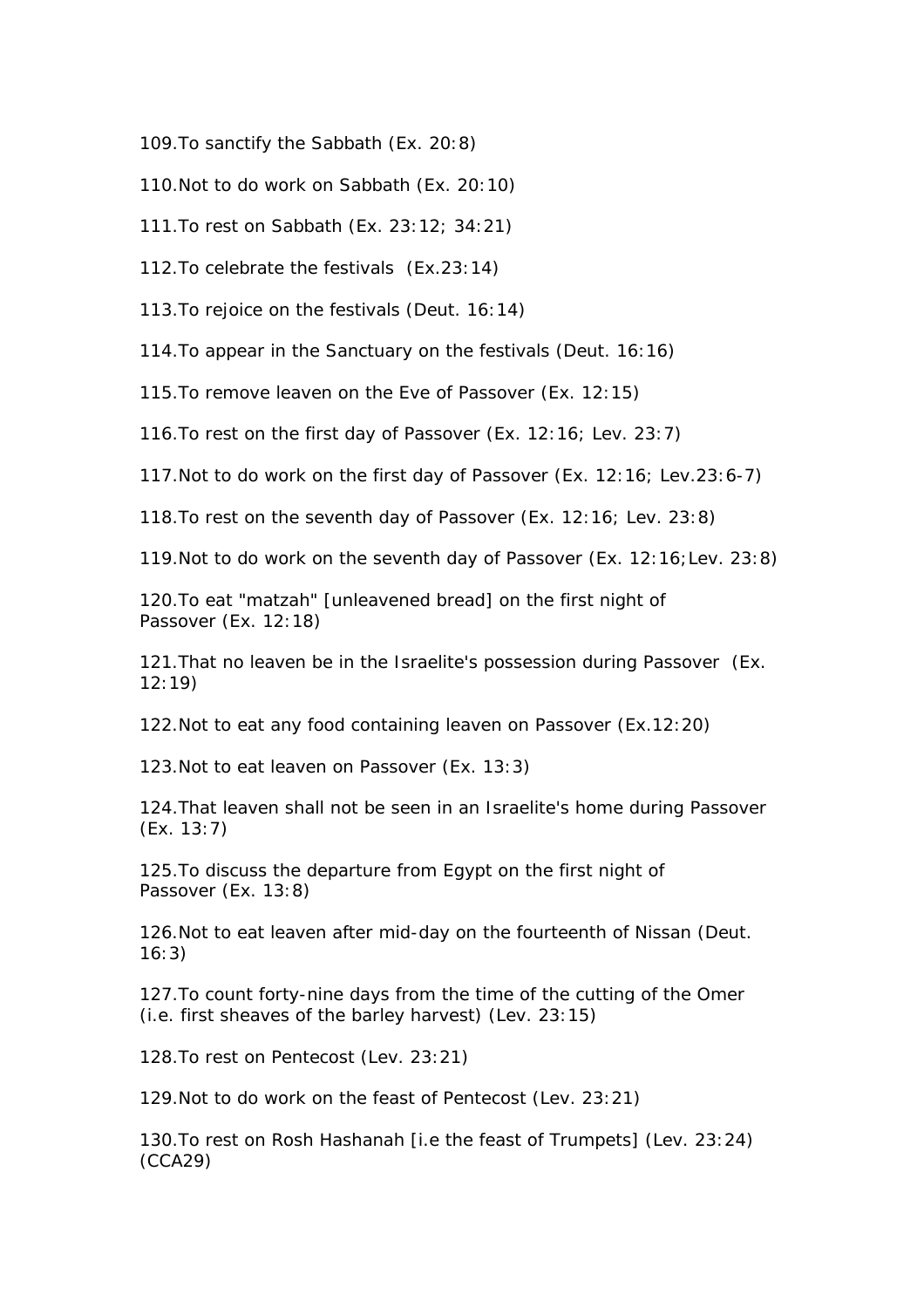131.Not to do work on Rosh Hashanah (Lev. 23:25)

132.To hear the sound of the Trumpet [Heb. shofar or ram's horn] (Num.29:1)

133.To fast on Yom Kippur i.e the day of Atonement (Lev. 23:27)

134.Not to eat or drink on Yom Kippur (Lev. 23:29) (CCN152)

135.Not to do work on Yom Kippur (Lev. 23:31) (CCN151)

136.To rest on the Yom Kippur (Lev. 23:32)

137.To rest on the first day of the feast of Tabernacles or Booths.[Heb. Sukkot] (Lev. 23:35)

138.Not to do work on the first day of the feast of Tabernacles. (Lev. 23:35)

139.To rest on the eighth day of the feast of Tabernacles (Lev.23:36)

140.Not to do work on the eighth day of the feast of Tabernacles (Lev. 23:36)

141.To take during Sukkot a palm branch and the other three plants (Lev. 23:40)

142.To dwell in booths seven days during Sukkot (Lev. 23:42)

#### **Dietary Laws**

143.To examine the marks in cattle (so as to distinguish the clean from the unclean) (Lev. 11:2)

144.Not to eat the flesh of unclean beasts (Lev. 11:4)

145.To examine the marks in fishes (so as to distinguish the clean from the unclean (Lev. 11:9)

146.Not to eat unclean fish (Lev. 11:11)

147.To examine the marks in fowl, so as to distinguish the clean from the unclean (Deut. 14:11)

148.Not to eat unclean fowl (Lev. 11:13)

149.To examine the marks in locusts, so as to distinguish the clean from the unclean (Lev. 11:21)

150.Not to eat a worm found in fruit (Lev. 11:41)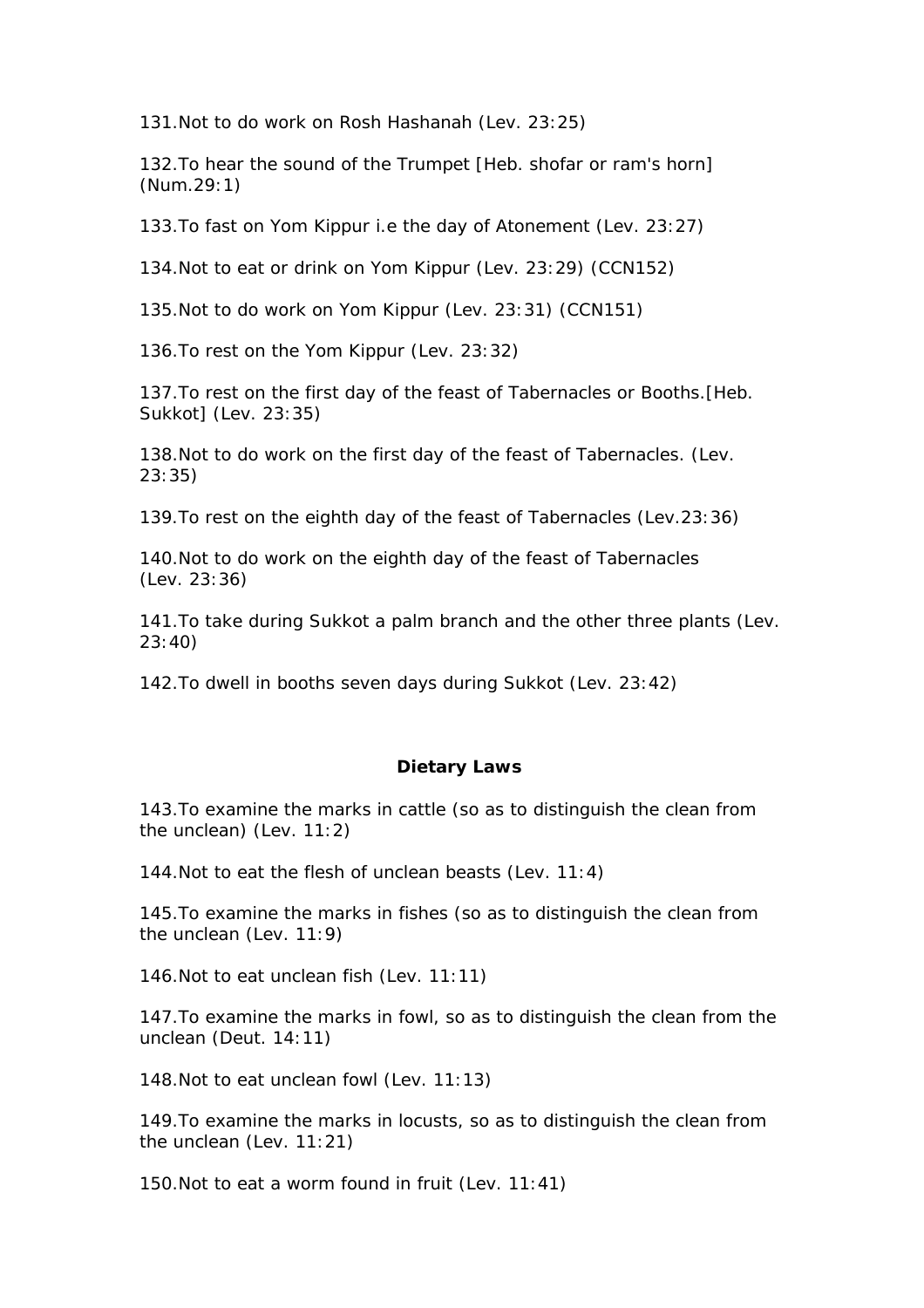151.Not to eat of things that creep upon the earth (Lev. 11:41-42)

152.Not to eat any vermin of the earth (Lev. 11:44)

153.Not to eat things that swarm in the water (Lev. 11:43 and 46)

154.Not to eat of winged insects (Deut. 14:19)

155.Not to eat the flesh of a beast that is torn (Ex.22:30)

156.Not to eat the flesh of a beast that died of itself (Deut. 14:21)

157.To slay cattle, deer and fowl according to the law if their flesh is to be eaten (Deut. 12:21)

158.Not to eat a limb removed from a living beast (Deut. 12:23)

159.Not to slaughter an animal and its young on the same day (Lev.22:28)

160.Not to take the mother-bird with the young (Deut. 22:6)

161.To set the mother-bird free when taking the nest (Deut.22:6-7)

162.Not to eat the flesh of an ox that was condemned to be stoned (Ex. 21:28)

163.Not to boil meat with milk (Ex. 23:19)

164.Not to eat flesh with milk (Ex. 34:26)

165.Not to eat the of the thigh-vein which shrank (Gen. 32:33)

166.Not to eat the fat of the offering (Lev. 7:23)

167.Not to eat blood (Lev. 7:26)

168.To cover the blood of undomesticated animals (deer, etc.) and of fowl that have been killed (Lev. 17:13)

169.Not to eat or drink like a glutton or a drunkard (not to rebel against father or mother) (Lev. 19:26; Deut. 21:20)

## **Business Practices**

170.Not to do wrong in buying or selling (Lev. 25:14)

171.Not to make a loan to an Israelite on interest (Lev. 25:37)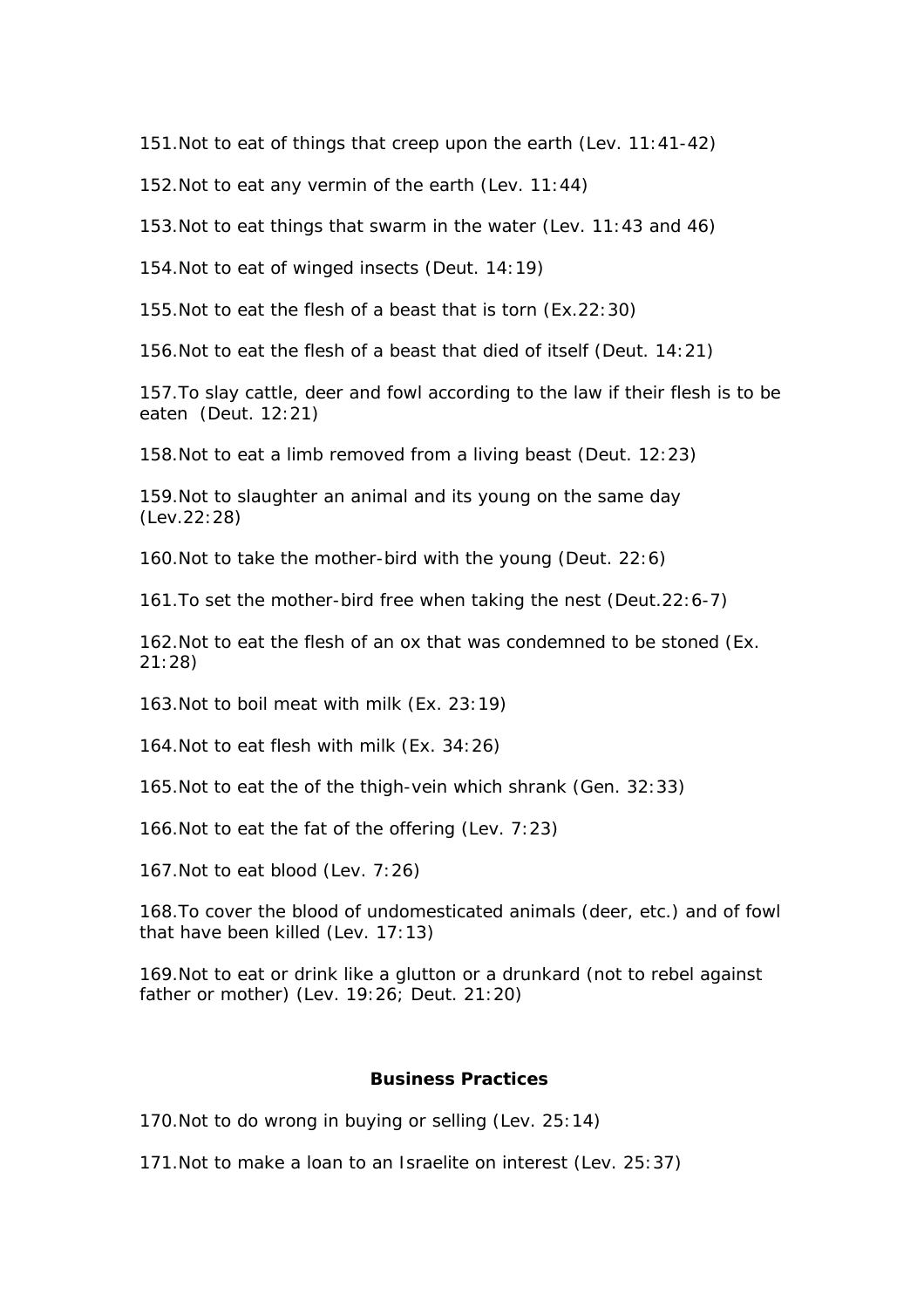172.Not to borrow on interest (Deut. 23:20) (because this would cause the lender to sin)

173.Not to take part in any usurious transaction between borrower and lender, neither as a surety, nor as a witness, nor as a writer of the bond for them (Ex. 22:24)

174.To lend to a poor person (Ex. 22:24)

175.Not to demand from a poor man repayment of his debt, when the creditor knows that he cannot pay, nor press him (Ex.22:24)

176.Not to take in pledge utensils used in preparing food (Deut.24:6)

177.Not to exact a pledge from a debtor by force (Deut. 24:10)

178.Not to keep the pledge from its owner at the time when he needs it (Deut. 24:12)

179.To return a pledge to its owner (Deut. 24:13)

180.Not to take a pledge from a widow (Deut. 24:17)

181.Not to commit fraud in measuring (Lev. 19:35)

182.To ensure that scales and weights are correct (Lev. 19:36)

183.Not to possess inaccurate measures and weights (Deut.25:13-14)

#### **Employees, Servants and Slaves**

184.Not to delay payment of a hired man's wages (Lev. 19:13)

185.That the hired laborer shall be permitted to eat of the produce he is reaping (Deut. 23:25-26)

186.That the hired laborer shall not take more than he can eat (Deut. 23:25)

187.That a hired laborer shall not eat produce that is not being harvested (Deut. 23:26)

188.To pay wages to the hired man at the due time (Deut. 24:15)

189.To deal judicially with the Hebrew bondman in accordance with the laws appertaining to him (Ex. 21:2-6)

190.Not to compel the Hebrew servant to do the work of a slave (Lev. 25:39)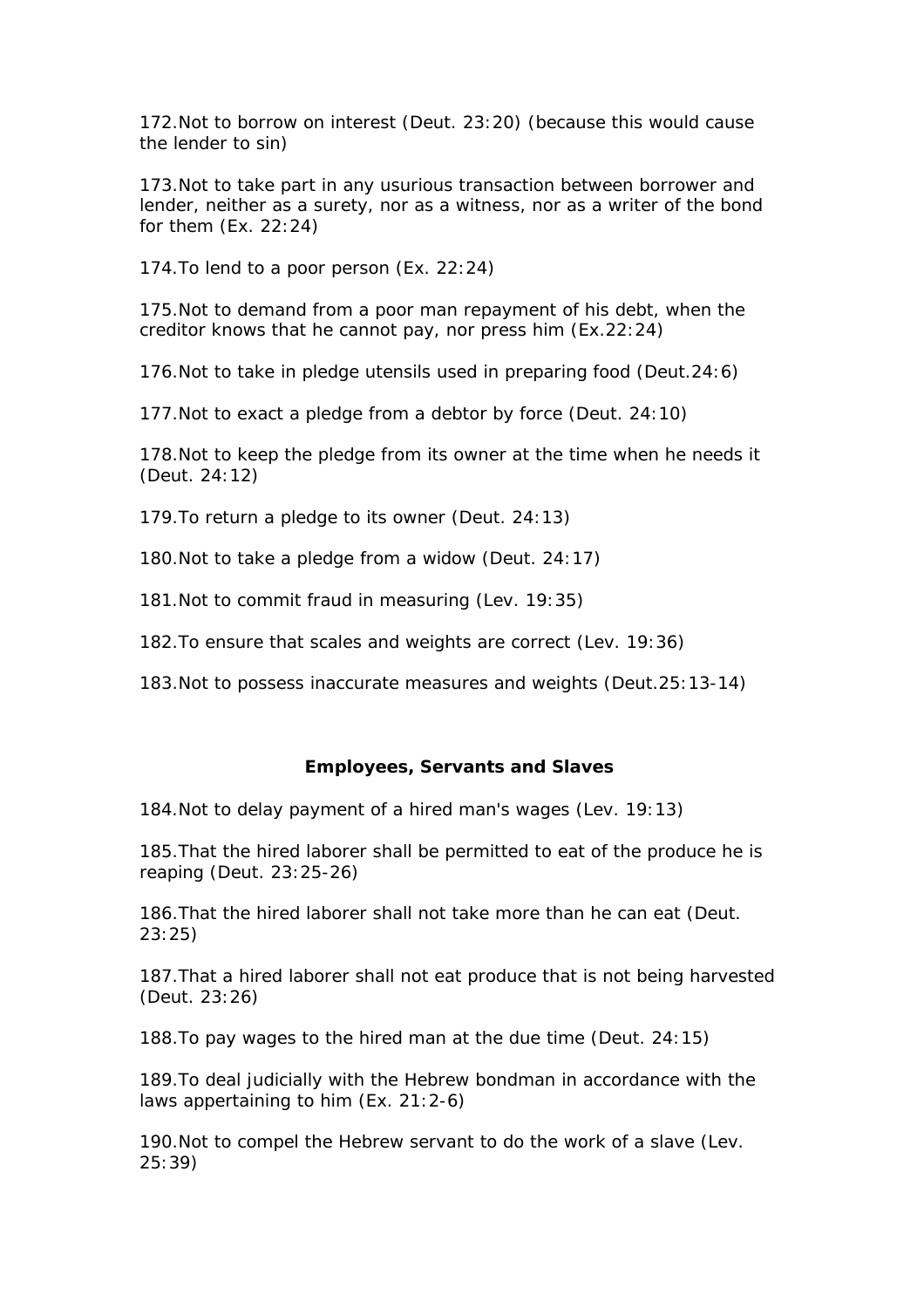191.Not to sell a Hebrew servant as a slave (Lev. 25:42)

192.Not to treat a Hebrew servant rigorously (Lev. 25:43)

193.Not to permit a gentile to treat harshly a Hebrew bondman sold to him (Lev. 25:53)

194.Not to send away a Hebrew bondman servant empty handed, when he is freed from service (Deut. 15:13)

195.To bestow liberal gifts upon the Hebrew bondsman (at the end of his term of service), and the same should be done to a Hebrew bondwoman (Deut. 15:14)

196.To redeem a Hebrew maid-servant (Ex. 21:8)

197.Not to sell a Hebrew maid-servant to another person (Ex. 21:8)

198.To espouse a Hebrew maid-servant (Ex. 21:8-9)

199.To keep the Canaanite slave forever (Lev. 25:46)

200.Not to surrender a slave, who has fled to the land of Israel, to his owner who lives outside Palestine (Deut. 23:16)

201.Not to wrong such a slave (Deut. 23:17)

202.Not to muzzle a beast, while it is working in produce which it can eat and enjoy (Deut. 25:4)

#### **Vows, Oaths and Swearing**

203.That a man should fulfill whatever he has uttered (Deut. 23:24)

204.Not to swear needlessly (Ex. 20:7)

205.Not to violate an oath or swear falsely (Lev. 19:12)

206.To decide in cases of annulment of vows, according to the rules set forth in the Torah (Num. 30:2-17)

207.Not to break a vow (Num. 30:3)

208.To swear by His name truly (Deut. 10:20)

209.Not to delay in fulfilling vows or bringing vowed or free-will offerings (Deut. 23:22)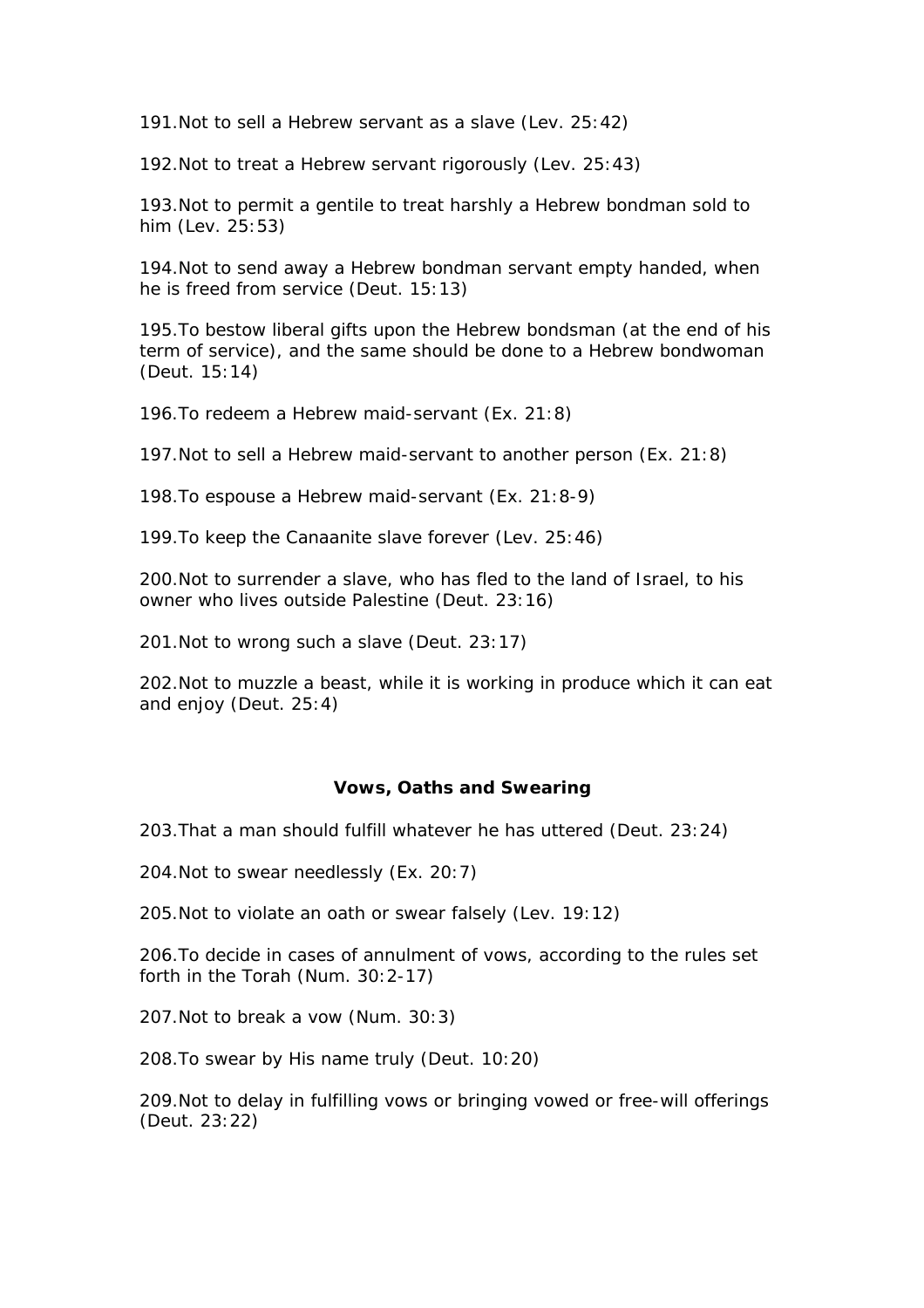# **The Sabbatical and Jubilee Years**

210.To let the land lie fallow in the Sabbatical year (Ex. 23:11; Lev.25:2)

211.To cease from tilling the land in the Sabbatical year (Ex. 23:11) (Lev. 25:2)

212.Not to till the ground in the Sabbatical year (Lev. 25:4)

213.Not to do any work on the trees in the Sabbatical year (Lev.25:4)

214.Not to reap the aftermath that grows in the Sabbatical year, in the same way as it is reaped in other years (Lev. 25:5)

215.Not to gather the fruit of the tree in the Sabbatical year in the same way as it is gathered in other years (Lev. 25:5)

216.To sound the Ram's horn in the Sabbatical year (Lev. 25:9)

217.To release debts in the seventh year (Deut. 15:2)

218.Not to demand return of a loan after the Sabbatical year has passed (Deut. 15:2)

219.Not to refrain from making a loan to a poor man, because of the release of loans in the Sabbatical year (Deut. 15:9)

220.To assemble the people to hear the Torah at the close of the seventh year (Deut. 31:12)

221.To count the years of the Jubilee by years and by cycles of seven years (Lev. 25:8)

222.To keep the Jubilee year holy by resting and letting the land lie fallow (Lev. 25:10)

223.Not to cultivate the soil nor do any work on the trees, in the Jubilee Year (Lev. 25:11)

224.Not to reap the aftermath of the field that grew of itself in the Jubilee Year, in the same way as in other years (Lev. 25:11)

225.Not to gather the fruit of the tree in the Jubilee Year, in the same way as in other years (Lev. 25:11)

226.To grant redemption to the land in the Jubilee year (Lev. 25:24)

# **The Court and Judicial Procedure**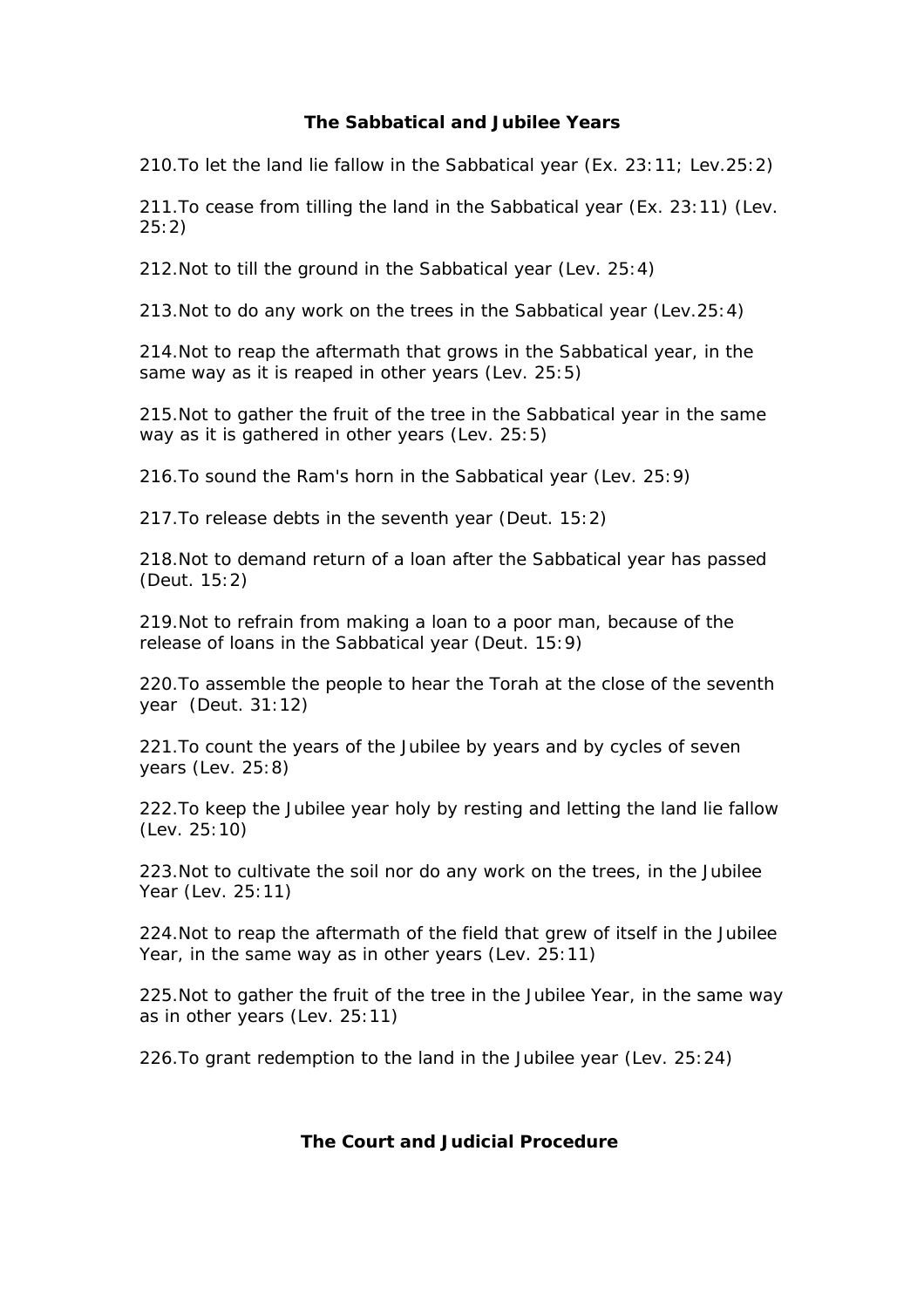227.To appoint judges and officers in every community of Israel (Deut. 16:18)

228.Not to appoint as a judge, a person who is not well versed in the laws of the Torah, even if he is expert in other branches of knowledge (Deut. 1:17)

229.To adjudicate cases of purchase and sale (Lev. 25:14)

230.To judge cases of liability of a paid depositary (Ex. 22:9)

231.To adjudicate cases of loss for which a gratuitous borrower is liable (Ex. 22:13-14)

232.To adjudicate cases of inheritances (Num. 27:8-11)

233.To judge cases of damage caused by an uncovered pit (Ex.21:33-34)

234.To judge cases of injuries caused by beasts (Ex. 21:35-36)

235.To adjudicate cases of damage caused by trespass of cattle (Ex.22:4)

236.To adjudicate cases of damage caused by fire (Ex. 22:5)

237.To adjudicate cases of damage caused by a gratuitous depositary (Ex. 22:6-7)

238.To adjudicate other cases between a plaintiff and a defendant (Ex. 22:8)

239.Not to curse a judge (Ex. 22:27)

240.That one who possesses evidence shall testify in Court (Lev.5:1)

241.Not to testify falsely (Ex. 20:13)

242.That a witness, who has testified in a capital case, shall not lay down the law in that particular case (Num. 35:30)

243.That a transgressor shall not testify (Ex. 23:1)

244.That the court shall not accept the testimony of a close relative of the defendant in matters of capital punishment (Deut. 24:16)

245.Not to hear one of the parties to a suit in the absence of the other party (Ex. 23:1)

246.To examine witnesses thoroughly (Deut. 13:15)

247.Not to decide a case on the evidence of a single witness (Deut.19:15)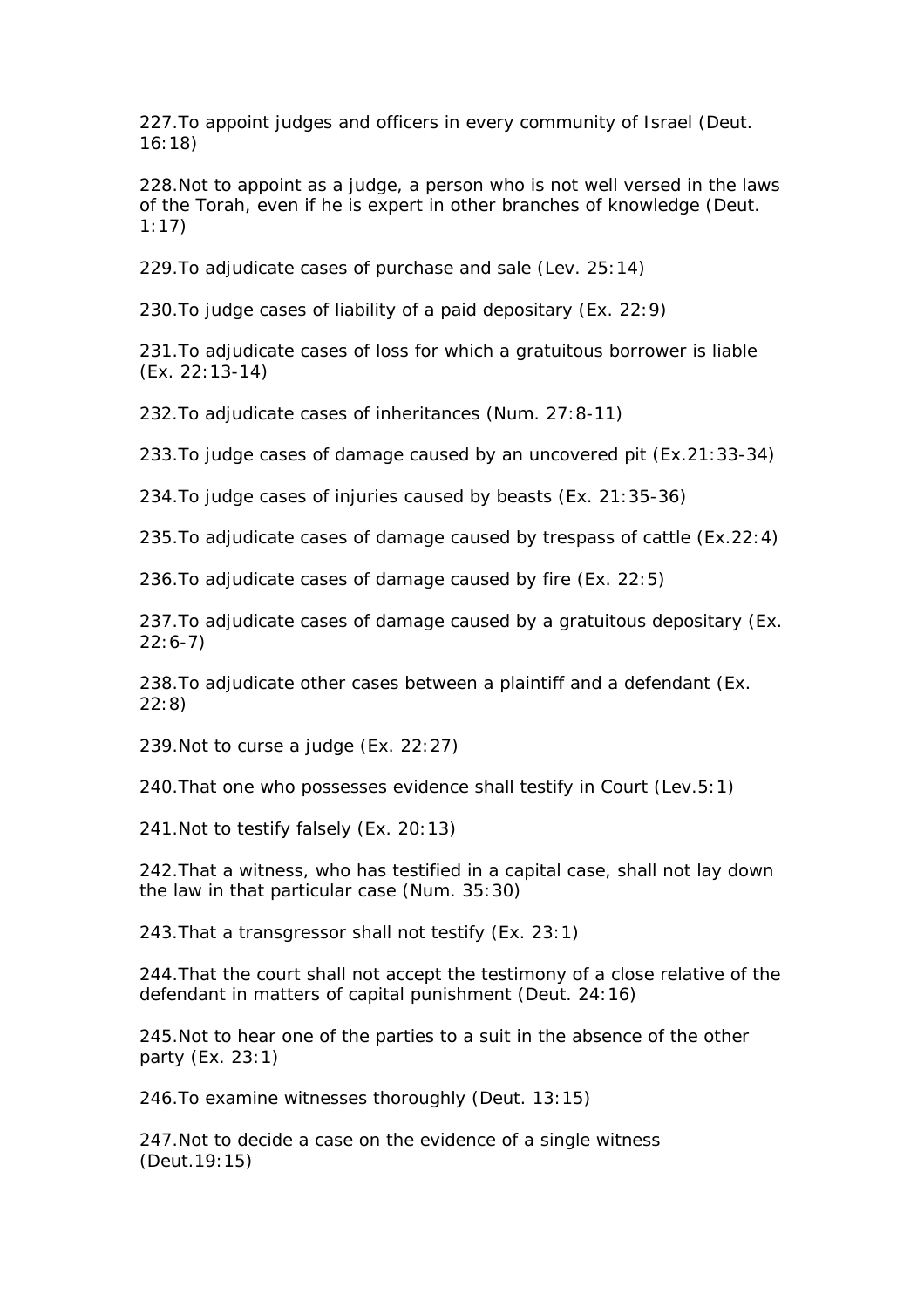248.To give the decision according to the majority, when there is a difference of opinion among the members of the Sanhedrin as to matters of law (Ex. 23:2)

249.Not to decide, in capital cases, according to the view of the majority, when those who are for condemnation exceed by one only, those who are for acquittal (Ex. 23:2)

250.That, in capital cases, one who had argued for acquittal, shall not later on argue for condemnation (Ex. 23:2)

251.To treat parties in a litigation with equal impartiality (Lev. 19:15)

252.Not to render iniquitous decisions (Lev. 19:15)

253.Not to favor a great man when trying a case (Lev. 19:15)

254.Not to take a bribe (Ex. 23:8)

255.Not to be afraid of a bad man, when trying a case (Deut. 1:17)

256.Not to be moved in trying a case, by the poverty of one of the parties (Ex. 23:3; Lev. 19:15)

257.Not to pervert the judgment of strangers or orphans (Deut.24:17)

258.Not to pervert the judgment of a sinner (a person poor in fulfillment of commandments) (Ex. 23:6)

259.Not to render a decision on one's personal opinion, but only on the evidence of two witnesses, who saw what actually occurred (Ex. 23:7)

260.Not to execute one guilty of a capital offense, before he has stood his trial (Num. 35:12)

261.To accept the rulings of every Supreme Court in Israel (Deut.17:11)

262.Not to rebel against the orders of the Court (Deut. 17:11)

## **Injuries and Damages**

263.To make a parapet for your roof (Deut. 22:8)

264.Not to leave something that might cause hurt (Deut. 22:8)

265.To save the pursued even at the cost of the life of the pursuer (Deut. 25:12)

266.Not to spare a pursuer, but he is to be slain before he reaches the pursued and slays the latter, or uncovers his nakedness (Deut. 25:12)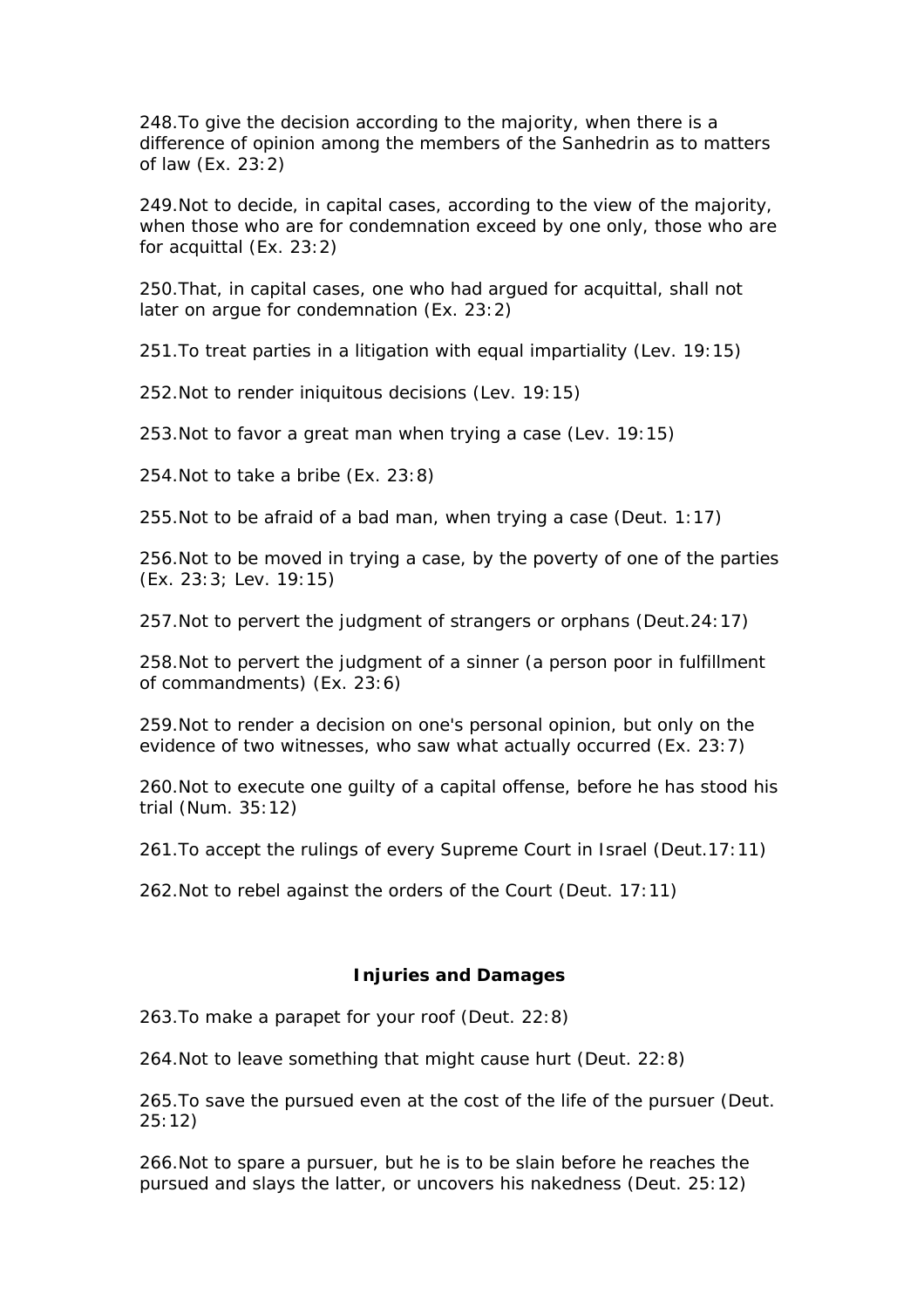# **Property and Property Rights**

267.Not to sell a field in the land of Israel in perpetuity (Lev. 25:23)

268.Not to change the character of the open land (about the cities of) the Levites or of their fields; not to sell it in perpetuity, but it may be redeemed at any time (Lev. 25:34)

269.That houses sold within a walled city may be redeemed within a year (Lev. 25:29)

270.Not to remove landmarks (property boundaries) (Deut. 19:14)

271.Not to swear falsely in denial of another's property rights (Lev.19:11)

272.Not to deny falsely another's property rights (Lev. 19:11)

273.Never to settle in the land of Egypt (Deut. 17:16)

274.Not to steal personal property (Lev. 19:11)

275.To restore that which one took by robbery (Lev. 5:23)

276.To return lost property (Deut. 22:1)

277.Not to pretend not to have seen lost property, to avoid the obligation to return it (Deut. 22:3)

#### **Criminal Laws**

278.Not to slay an innocent person (Ex. 20:13)

279.Not to kidnap any person of Israel (Ex. 20:13)

280.Not to rob by violence (Lev. 19:13)

281.Not to defraud (Lev. 19:13)

282.Not to covet what belongs to another (Ex. 20:14)

283.Not to crave something that belongs to another (Deut. 5:18)

284.Not to indulge in evil thoughts and sights (Num. 15:39)

### **Punishment and Restitution**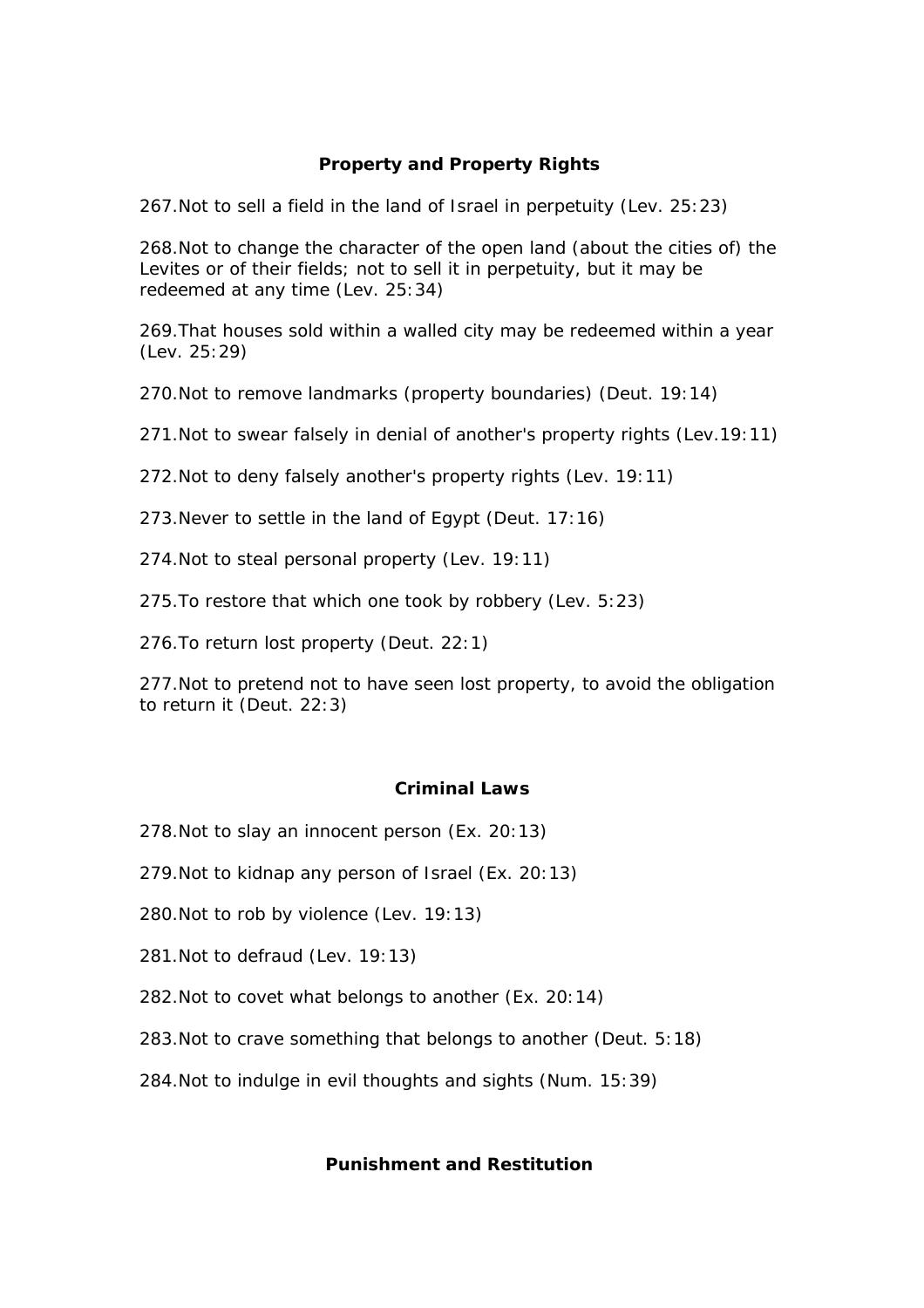285.That the Court shall pass sentence of death by decapitation with the sword (Ex. 21:20; Lev. 26:25)

286.That the Court shall pass sentence of death by strangulation (Lev. 20:10)

287.That the Court shall pass sentence of death by burning with fire (Lev. 20:14)

288.That the Court shall pass sentence of death by stoning (Deut.22:24)

289.To hang the dead body of one who has incurred that penalty (Deut. 21:22)

290.That the dead body of an executed criminal shall not remain hanging on the tree over night (Deut. 21:23)

291.To inter the executed on the day of execution (Deut. 21:23)

292.Not to accept ransom from a murderer (Num. 35:31)

293.To exile one who committed accidental homicide (Num. 35:25)

294.To establish six cities of refuge (for those who committed accidental homicide) (Deut. 19:3)

295.Not to accept ransom from an accidental homicide, so as to relieve him from exile (Num. 35:32)

296.To decapitate the heifer in the manner prescribed (in expiation of a murder on the road, the perpetrator of which remained undiscovered) (Deut. 21:4)

297.Not to plow nor sow the rough valley (in which a heifer's neck was broken) (Deut. 21:4)

298.To adjudge a thief to pay compensation or (in certain cases) suffer death (Ex. 21:16; Ex. 21:37; Ex. 22:1)

299.That he who inflicts a bodily injury shall pay monetary compensation (Ex. 21:18-19)

300.To impose a penalty of fifty shekels upon the seducer (of an unbetrothed virgin) and enforce the other rules in connection with the case (Ex. 22:15-16)

301.That the violator (of an unbetrothed virgin) shall marry her (Deut. 22:28-29)

302.That one who has raped a damsel and has then (in accordance with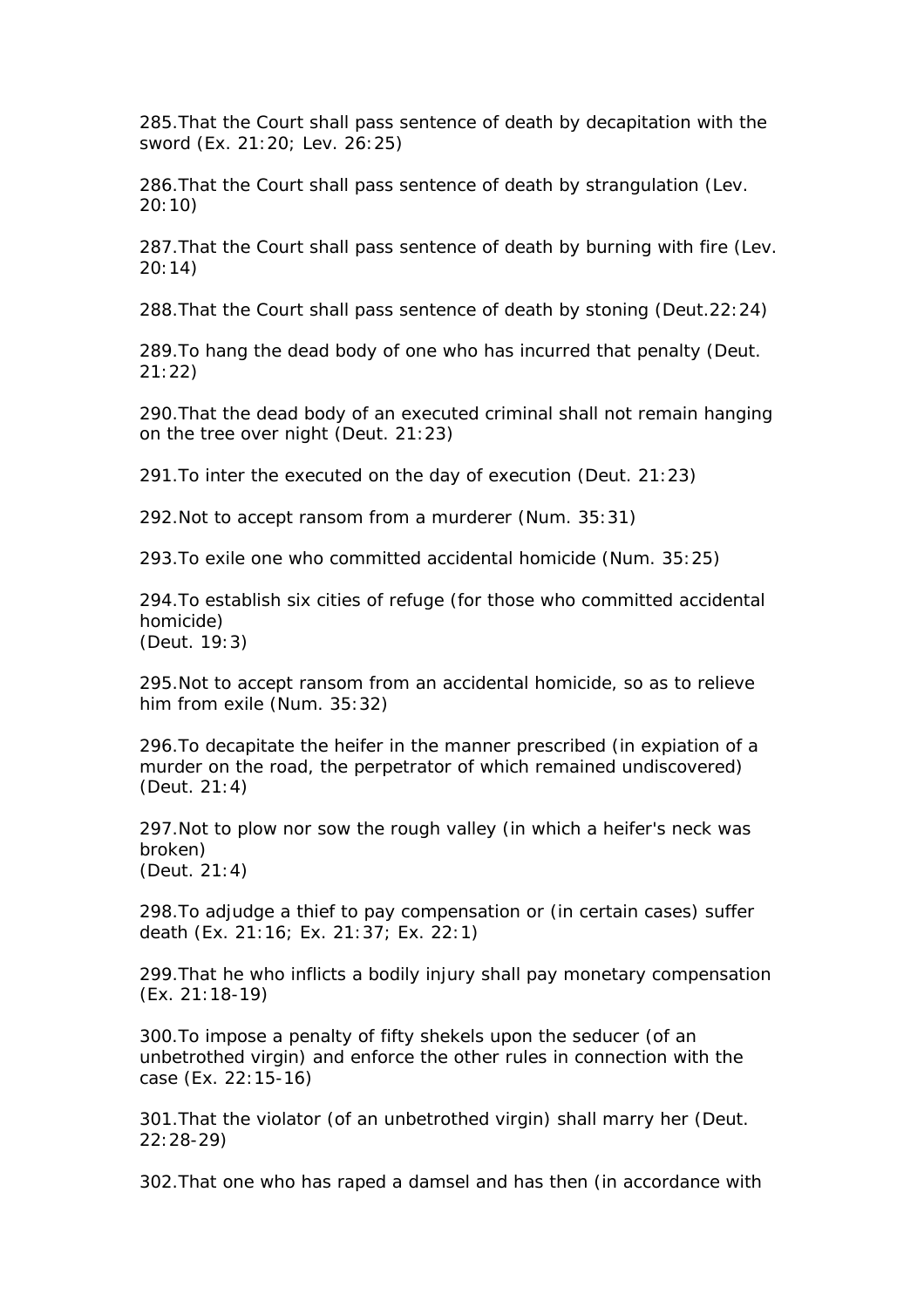the law) married her, may not divorce her (Deut. 22:29)

303.Not to inflict punishment on the sabbath (Ex. 35:3) (because some punishments were inflicted by fire)

304.To punish the wicked by the infliction of stripes (Deut. 25:2)

305.Not to exceed the statutory number of stripes laid on one who has incurred that punishment (Deut. 25:3) (and by implication, not to strike anyone)

306.Not to spare the offender, in imposing the prescribed penalties on one who has caused damage (Deut. 19:13)

307.To do unto false witnesses as they had purposed to do (to the accused) (Deut. 19:19)

308.Not to punish any one who has committed an offense under duress (Deut. 22:26)

### **Prophecy**

309.To heed the call of every prophet in each generation, provided that he neither adds to, nor takes away from the Torah (Deut.18:15)

310.Not to prophesy falsely (Deut. 18:20)

311.Not to refrain from putting a false prophet to death nor to be in fear of him (Deut. 18:22) (negative)

*Idolatry, Idolaters and Idolatrous Practices*

312.Not to make a graven image; neither to make it oneself nor to have it made by others (Ex. 20:4)

313.Not to make any figures for ornament, even if they are not worshipped (Ex. 20:20)

314.Not to make idols even for others (Ex. 34:17; Lev. 19:4)

315.Not to use the ornament of any object of idolatrous worship (Deut. 7:25)

316.Not to make use of an idol or its accessory objects, offerings, or libations (Deut. 7:26)

317.Not to drink wine of idolaters (Deut. 32:38)

318.Not to worship an idol in the way in which it is usually worshipped (Ex. 20:5)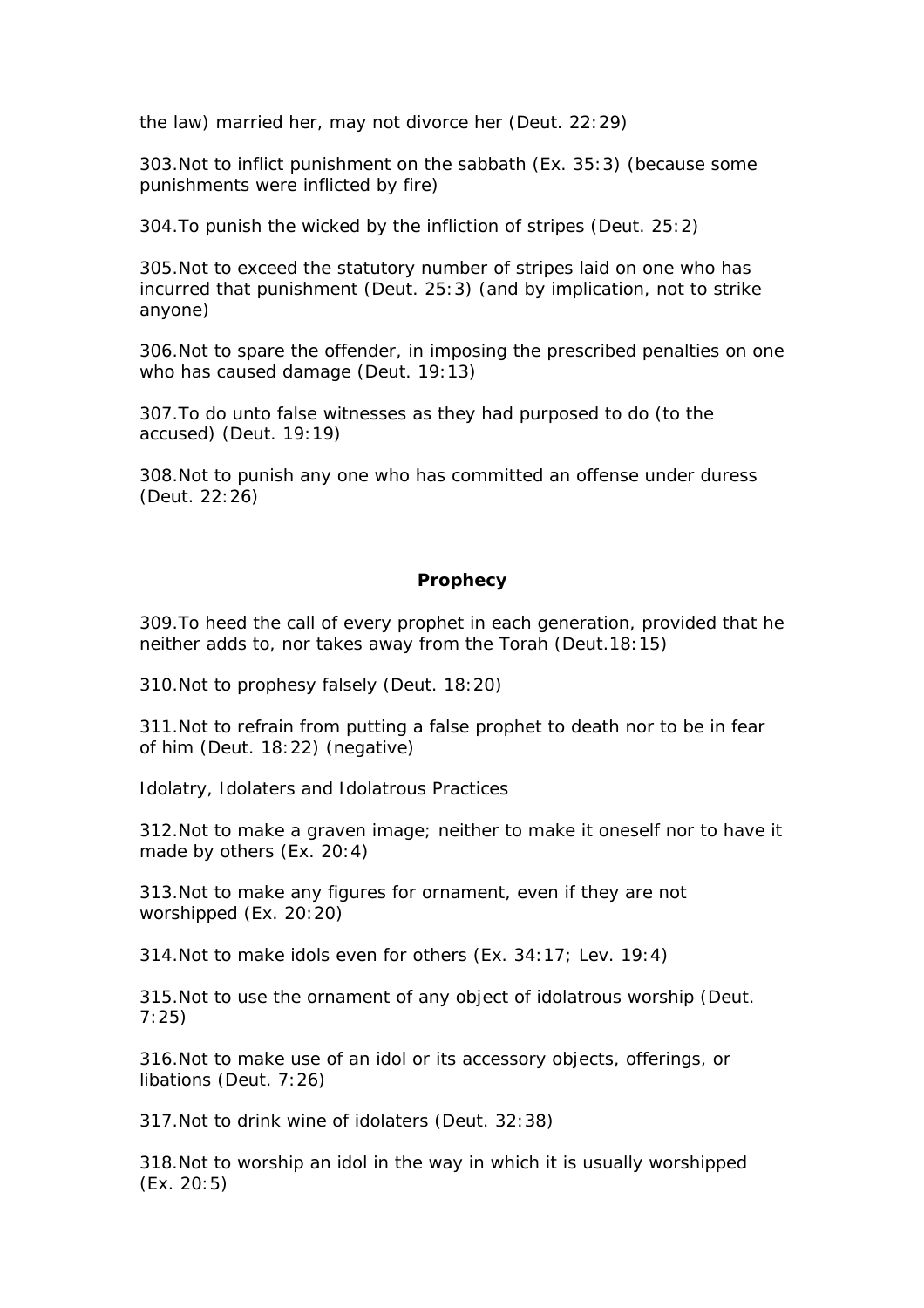319.Not to bow down to an idol, even if that is not its mode of worship (Ex. 20:5)

320.Not to prophesy in the name of an idol (Ex. 23:13; Deut.18:20)

321.Not to hearken to one who prophesies in the name of an idol (Deut.  $13:4$ 

322.Not to lead the children of Israel astray to idolatry (Ex. 23:13)

323.Not to entice an Israelite to idolatry (Deut. 13:12)

324.To destroy idolatry and its appurtenances (Deut. 12:2-3)

325.Not to love the enticer to idolatry (Deut. 13:9)

326.Not to give up hating the enticer to idolatry (Deut. 13:9)

327.Not to save the enticer from capital punishment, but to stand by at his execution (Deut. 13:9)

328.A person whom he attempted to entice to idolatry shall not urge pleas for the acquittal of the enticer (Deut. 13:9)

329.A person whom he attempted to entice shall not refrain from giving evidence of the enticer's guilt, if he has such evidence (Deut. 13:9)

330.Not to swear by an idol to its worshipers, nor cause them to swear by it (Ex. 23:13)

331.Not to turn one's attention to idolatry (Lev. 19:4)

332.Not to adopt the institutions of idolaters nor their customs (Lev. 18:3; Lev. 20:23)

333.Not to pass a child through the fire to Molech (Lev. 18:21)

334.Not to suffer any one practicing witchcraft to live (Ex. 22:17)

335.Not to practice observing times or seasons -i.e. astrology (Lev. 19:26)

336.Not to practice superstitions/witchcraft (doing things based on signs and potions; using charms and incantations) (Lev. 19:26)

337.Not to consult familiar spirits or ghosts (Lev. 19:31)

338.Not to consult wizards (Lev. 19:31)

339.Not to practice specific magic by using stones herbs or objects. (Deut. 18:10)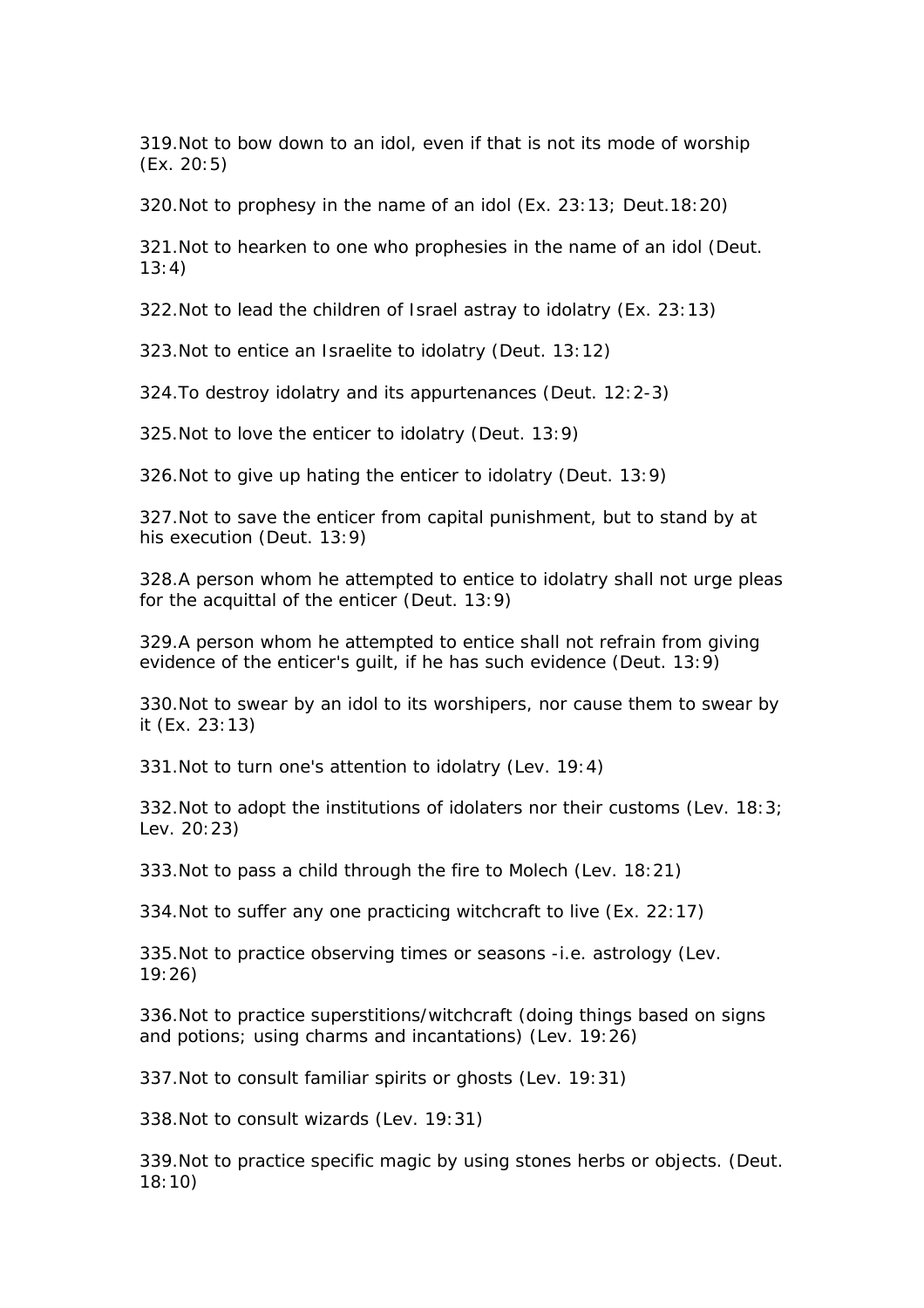340.Not to practice magical practices in general.(Deut. 18:10)

341.Not to practice the art of casting spells over snakes and scorpions (Deut. 18:11)

342.Not to enquire of a familiar spirit or ghost (Deut. 18:11)

343.Not to seek the dead (Deut. 18:11)

344.Not to enquire of a wizard) (Deut. 18:11)

345.Not to remove the entire beard, like the idolaters (Lev. 19:27)

346.Not to round the corners of the head, as the idolatrous priests do (Lev. 19:27)

347.Not to cut oneself or make incisions in one's flesh in grief, like the idolaters (Lev. 19:28; Deut. 14:1)

348.Not to tattoo the body like the idolaters (Lev. 19:28)

349.Not to make a bald spot for the dead (Deut. 14:1)

350.Not to plant a tree for worship (Deut. 16:21)

351.Not to set up a pillar (for worship) (Deut. 16:22)

352.Not to show favor to idolaters (Deut. 7:2)

353.Not to make a covenant with the seven (Canaanite, idolatrous) nations (Ex. 23:32; Deut. 7:2)

354.Not to settle idolaters in our land (Ex. 23:33)

355.To slay the inhabitants of a city that has become idolatrous and burn that city (Deut. 13:16-17)

356.Not to rebuild a city that has been led astray to idolatry (Deut.13:17)

357.Not to make use of the property of city that has been so led astray (Deut. 13:18)

#### **Agriculture and Animal Husbandry**

358.Not to cross-breed cattle of different species (Lev. 19:19)

359.Not to sow different kinds of seed together in one field (Lev.19:19)

360.Not to eat the fruit of a tree for three years from the time it was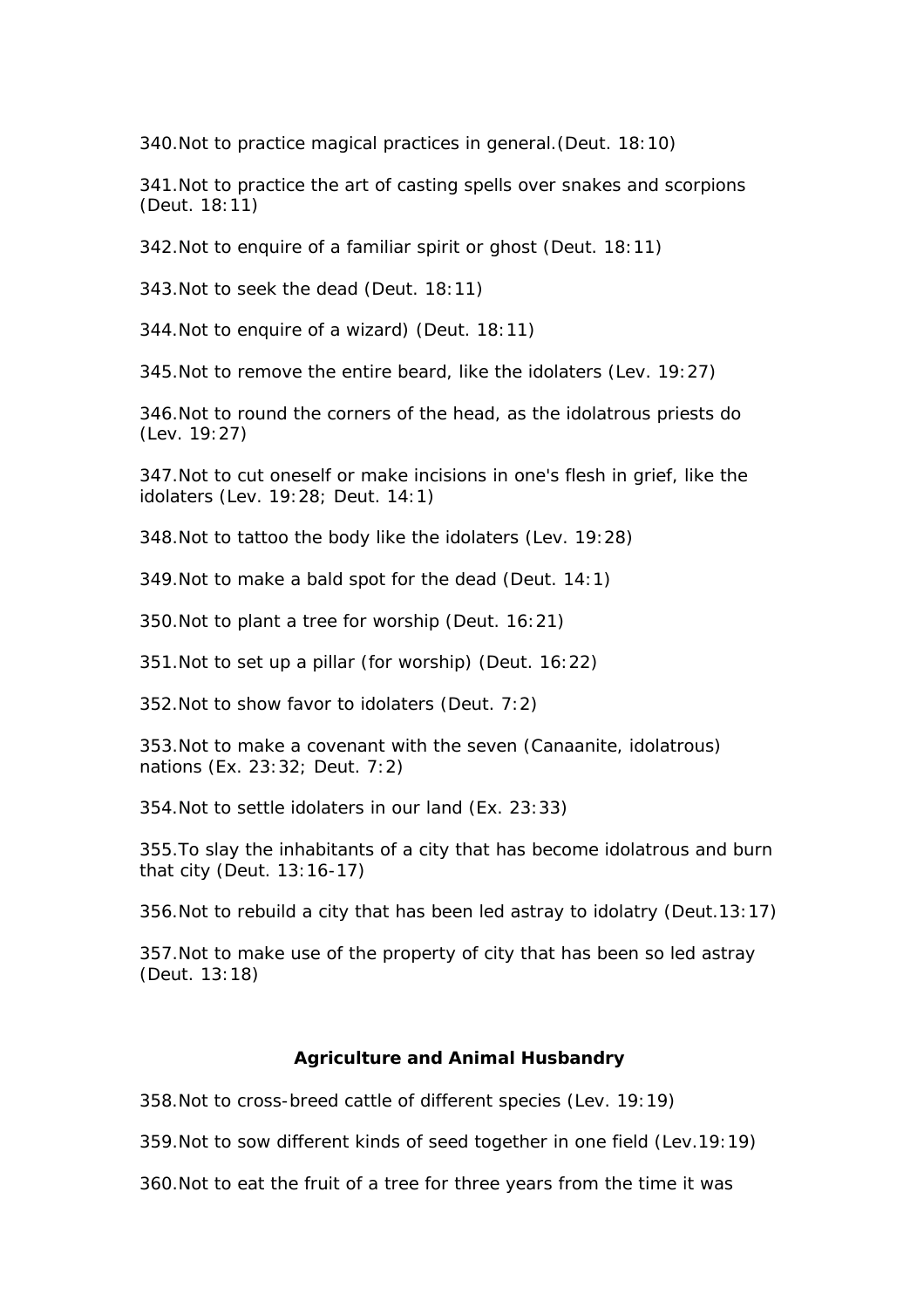planted (Lev. 19:23)

361.That the fruit of fruit-bearing trees in the fourth year of their planting shall be sacred like the second tithe and eaten in Jerusalem (Lev. 19:24)

362.Not to sow grain or herbs in a vineyard (Deut. 22:9)

363.Not to eat the produce of diverse seeds sown in a vineyard (Deut. 22:9)

364.Not to work with beasts of different species, yoked together (Deut. 22:10)

# **Clothing**

365.That a man shall not wear women's clothing (Deut. 22:5)

366.That a woman should not wear men's clothing (Deut. 22:5)

367.Not to wear garments made of wool and linen mixed together (Deut. 22:11)

# **The Firstborn**

368.To redeem the firstborn human male (Ex. 13:13; Ex. 34:20;Num. 18:15)

369.To redeem the firstling of an ass (Ex. 13:13; Ex. 34:20)

370.To break the neck of the firstling of an ass if it is not redeemed (Ex. 13:13; Ex. 34:20)

371.Not to redeem the firstling of a clean beast (Num. 18:17)

# **High Priest, Priests and Levites**

372.That the Priest shall put on priestly vestments for the service (Ex. 28:2)

373.Not to tear the High Priest's robe (Ex. 28:32)

374.That the Priest shall not enter the Sanctuary at all times (i.e.,at times when he is not performing service) (Lev. 16:2)

375.That the ordinary Priest shall not defile himself by contact with any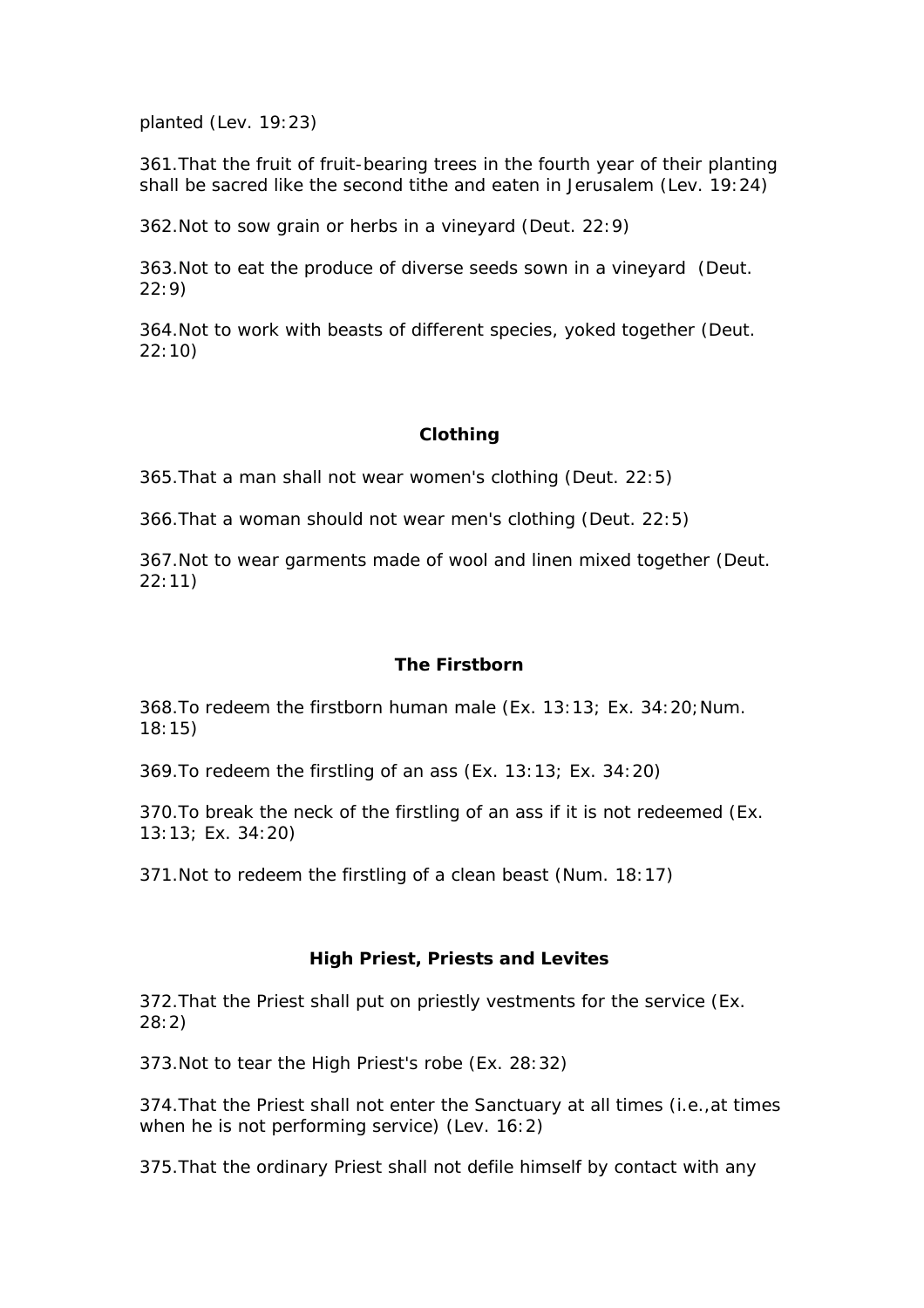dead, other than immediate relatives (Lev. 21:1-3)

376.That the sons of Aaron defile themselves for their deceased relatives (by attending their burial), and mourn for them like other Israelites, who are commanded to mourn for their relatives (Lev.21:3)

377.That a Priest who had an immersion during the day (to cleanse him from his uncleanness) shall not serve in the Sanctuary until after sunset (Lev. 21:6)

378.That a Priest shall not marry a divorced woman (Lev. 21:7)

379.That a Priest shall not marry a harlot (Lev. 21:7)

380.That a Priest shall not marry a profaned woman (Lev. 21:7)

381.To show honor to a Priest, and to give him precedence in all things that are holy (Lev. 21:8)

382.That a High Priest shall not defile himself with any dead, even if they are relatives (Lev. 21:11)

383.That a High Priest shall not go (under the same roof) with a dead body (Lev. 21:11)

384.That the High Priest shall marry a virgin (Lev. 21:13)

385.That the High Priest shall not marry a widow (Lev. 21:14)

386.That the High Priest shall not cohabit with a widow, even without marriage, because he profanes her (Lev. 21:15)

387.That a person with a physical blemish shall not serve (in the Sanctuary) (Lev. 21:17)

388.That a Priest with a temporary blemish shall not serve there (Lev. 21:21)

389.That a person with a physical blemish shall not enter the Sanctuary further than the altar (Lev. 21:23)

390.That a Priest who is unclean shall not serve (in the Sanctuary) (Lev. 22:2-3)

391.To send the unclean out of the Camp, that is, out of the Sanctuary (Num. 5:2)

392.That a Priest who is unclean shall not enter the courtyard (Num. 5:2- 3) This refers to the Camp of the Sanctuary

393.That the sons or descendants of Aaron shall bless Israel (Num. 6:23)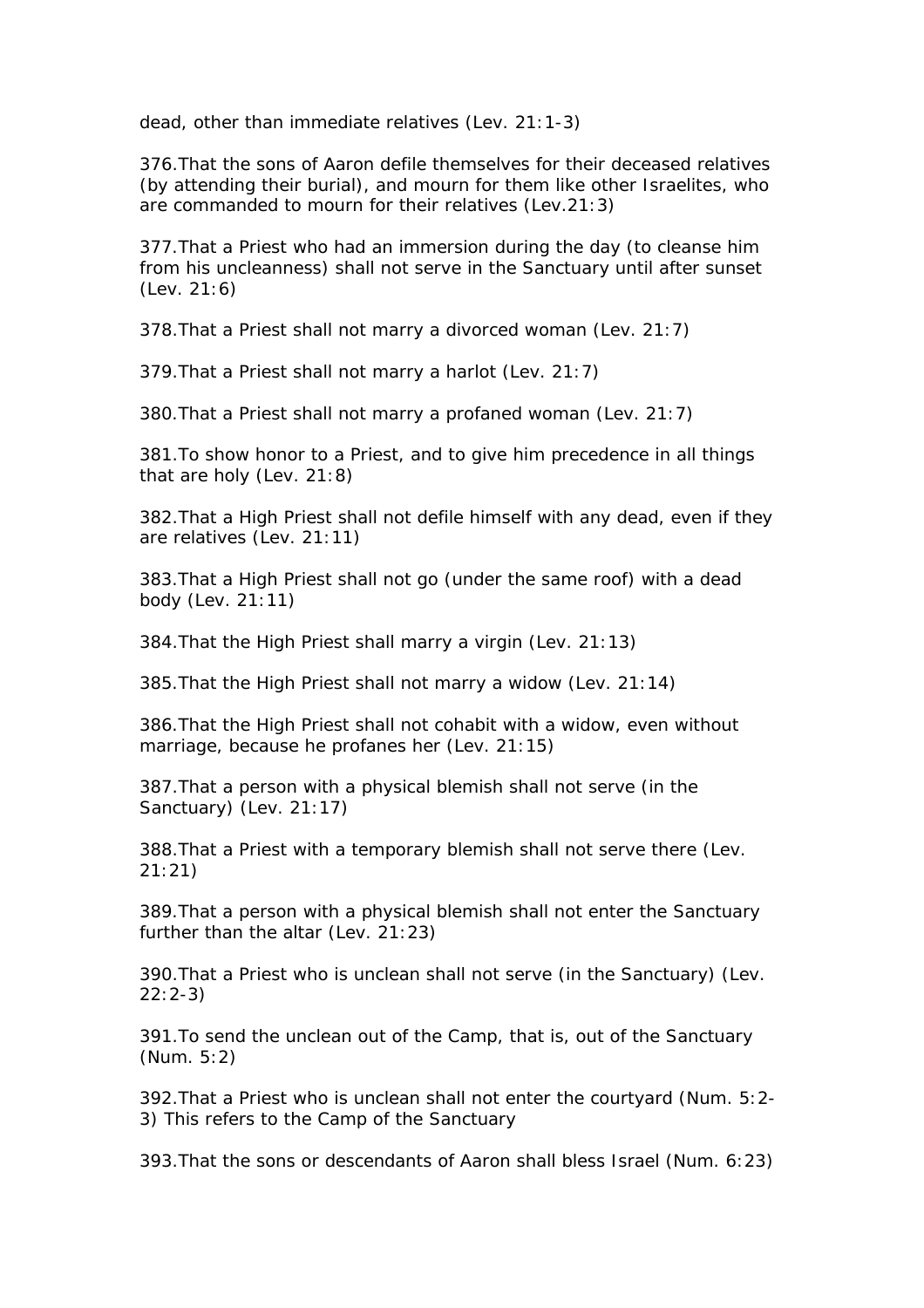394.To set apart a portion of the dough for the Priest (Num.15:20)

395.That the Levites shall not occupy themselves with the service that belongs to the sons of Aaron, nor the sons of Aaron with that belonging to the Levites (Num. 18:3)

396.That one not a descendant of Aaron in the male line shall not serve (in the Sanctuary) (Num. 18:4-7)

397.That the Levite shall serve in the Sanctuary (Num. 18:23)

398.To give the Levites cities to dwell in, these to serve also as cities of refuge (Num. 35:2)

399.That none of the tribe of Levi shall take any portion of territory in the land (of Israel) (Deut. 18:1)

400.That none of the tribe of Levi shall take any share of the spoil (at the conquest of the Promised Land) (Deut. 18:1)

401.That the sons of aaron shall serve in the Sanctuary in divisions, but on festivals, they all serve together (Deut. 18:6-8)

# **Tithes, Taxes and T'rumah [Hebrew Offerings]**

402.That an uncircumcised person shall not shall not eat of the t'rumah (heave offering), and the same applies to other holy things. This rule is inferred from the law of the Paschal offering, by similarity of phrase (Ex. 12:44-45 and Lev. 22:10) but it is not explicitly set forth in the Torah. Traditionally, it has been learnt that the rule that the uncircumcised must not eat holy things is an essential principle of the Torah and not an enactment of the Scribes

403.Not to alter the order of separating the t'rumah and the tithes; the separation be in the order first-fruits at the beginning, then the t'rumah, then the first tithe, and last the second tithe (Ex.22:28)

404.To give half a shekel every year (to the Sanctuary for provision of the public sacrifices) (Ex. 30:13)

405.That a preist [kohein] who is unclean shall not eat of the t'rumah (Lev.22:3-4)

406.That a person who is not a kohein or the wife or unmarried daughter of a kohein shall not eat of the t'rumah (Lev. 22:10)

407.That a sojourner with a kohein or his hired servant shall not eat of the t'rumah (Lev. 22:10)

408.Not to eat unholy things [Heb. tevel] (something from which the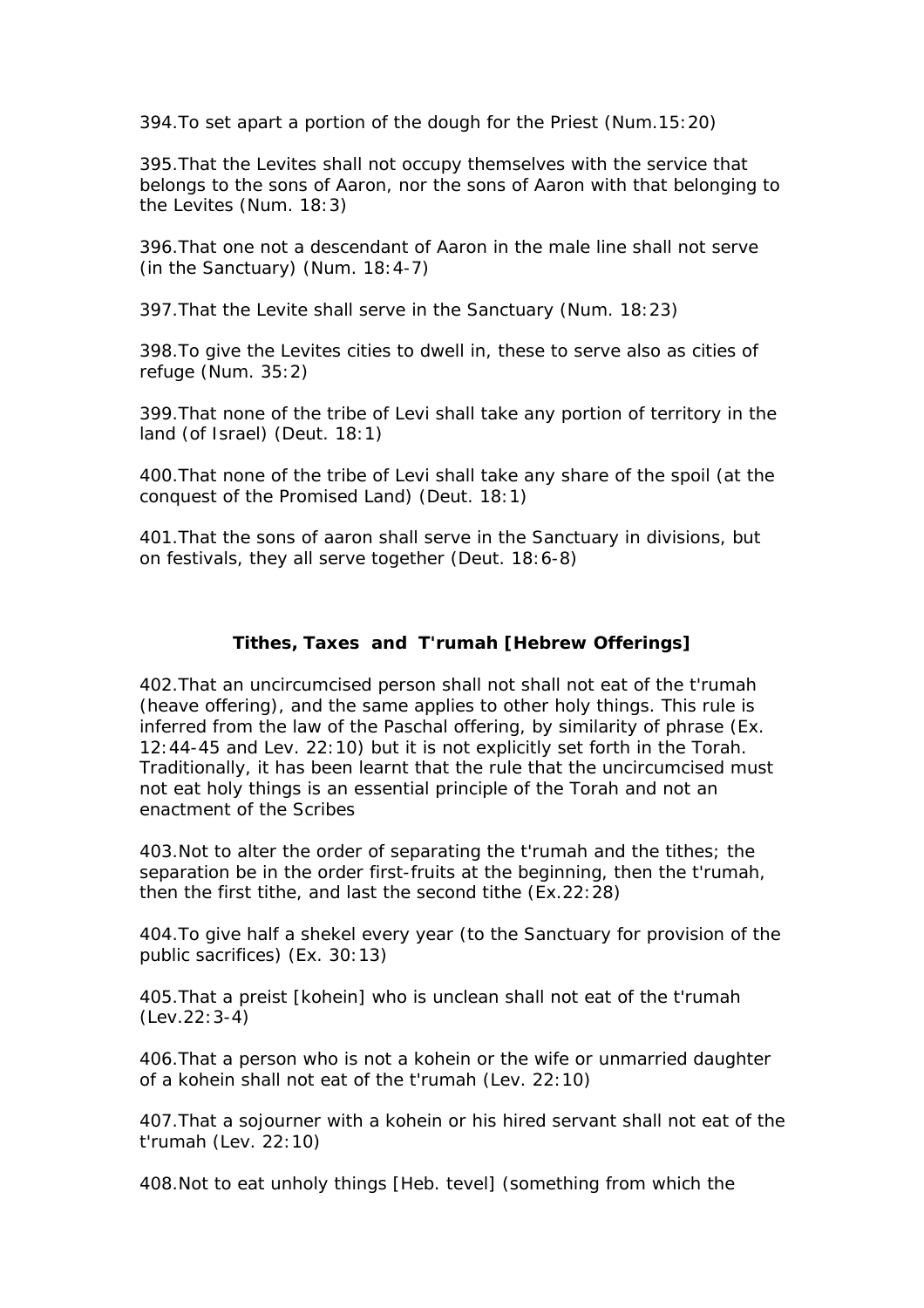t'rumah and tithe have not yet been separated) (Lev. 22:15)

409.To set apart the tithe of the produce (one tenth of the produce after taking out t'rumah) for the Levites (Lev. 27:30; Num.18:24)

410.To tithe cattle (Lev. 27:32)

411.Not to sell the tithe of the heard (Lev. 27:32-33)

412.That the Levites shall set apart a tenth of the tithes, which they had received from the Israelites, and give it to the Priest [Heb.kohanim] (called the t'rumah of the tithe) (Num. 18:26)

413.Not to eat the second tithe of cereals outside Jerusalem (Deut.12:17)

414.Not to consume the second tithe of the vintage outside of Jerusalem (Deut. 12:17)

415.Not to consume the second tithe of the oil outside of Jerusalem (Deut. 12:17)

416.Not to forsake the Levites (Deut. 12:19); but their gifts (dues) should be given to them, so that they might rejoice therewith on each and every festival

417.To set apart the second tithe in the first, second, fourth and fifth years of the sabbatical cycle to be eaten by its owner in Jerusalem (Deut. 14:22)

418.To set apart the second tithe in the third and sixth year of the sabbatical cycle for the poor (Deut. 14:28-29)

419.To give the kohein [i.e. Priest] the due portions of the carcass of cattle (Deut. 18:3)

420.To give the first of the fleece to the priest (Deut. 18:4)

421.To set apart a small portion of the grain, wine and oil for the Priest [Heb. kohein] [Heb. t'rumah g'dolah i.e. (the great heave-offering) (Deut.18:4)

422.Not to expend the proceeds of the second tithe on anything but food and drink (Deut. 26:14)

423.Not to eat the Second Tithe, even in Jerusalem, in a state of uncleanness, until the tithe had been redeemed (Deut. 26:14)

424.Not to eat the Second Tithe, when mourning (Deut. 26:14)

425.To make the declaration, when bringing the second tithe to the Sanctuary (Deut. 26:13)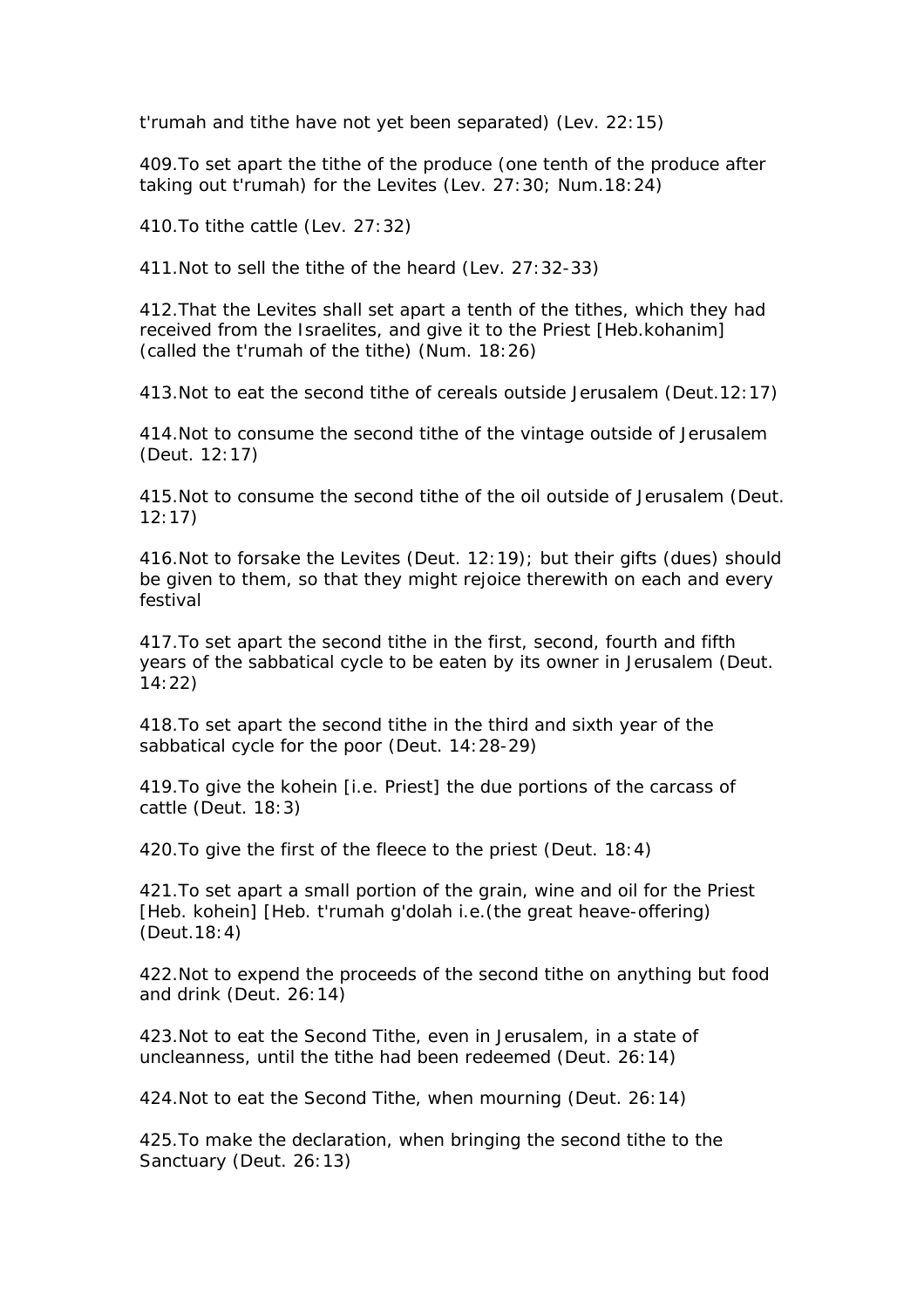## **The Temple, the Sanctuary and Sacred Objects**

426.Not to build an altar of hewn stone (Ex. 20:22)

427.Not to mount the altar by steps (Ex. 20:23)

428.To build the Sanctuary (Ex. 25:8)

429.Not to remove the staves from the Ark (Ex. 25:15)

430.To set the showbread and the frankincense before the Lord every Sabbath (Ex. 25:30)

431.To kindle lights in the Sanctuary (Ex. 27:21)

432.That the breastplate shall not be loosened from the ephod (Ex.28:28)

433.To offer up incense twice daily (Ex. 30:7)

434.Not to offer strange incense nor any sacrifice upon the golden altar (Ex. 30:9)

435.That the Priest shall wash his hands and feet at the time of service (Ex. 30:19)

436.To prepare the oil of anointment and anoint high priests and kings with it (Ex. 30:31)

437.Not to compound oil for lay use after the formula of the anointing oil (Ex. 30:32-33)

438.Not to anoint a stranger with the anointing oil (Ex. 30:32)

439.Not to compound anything after the formula of the incense (Ex.30:37)

440.That he who, in error, makes unlawful use of sacred things, shall make restitution of the value of his trespass and add a fifth (Lev. 5:16)

441.To remove the ashes from the altar (Lev. 6:3)

442.To keep fire always burning on the altar of the burnt-offering (Lev. 6:6)

443.Not to extinguish the fire on the altar (Lev. 6:6)

444.That a kohein shall not enter the Sanctuary with disheveled hair (Lev. 10:6)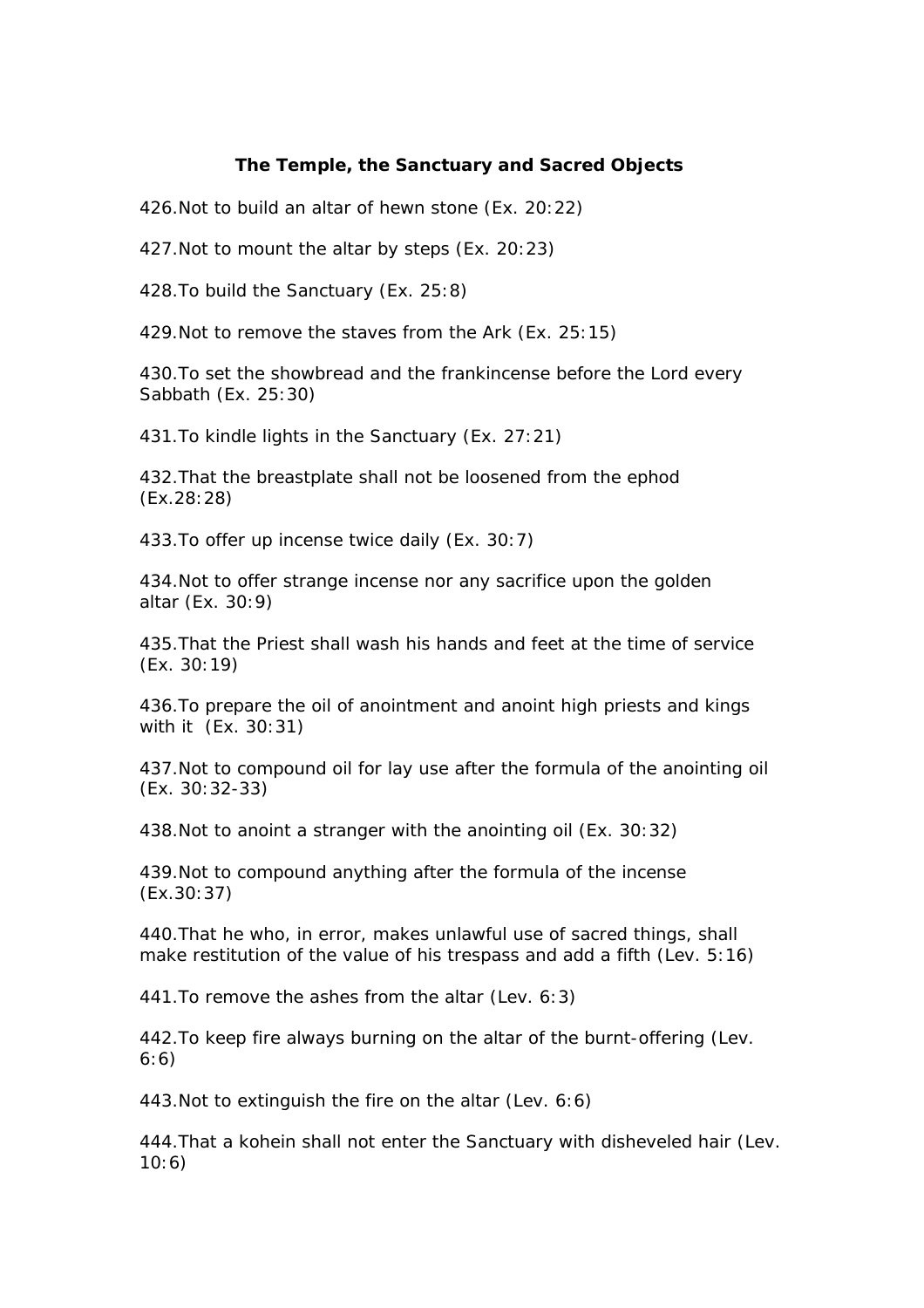445.That a kohein shall not enter the Sanctuary with torn garments (Lev. 10:6)

446.That the kohein shall not leave the Courtyard of the Sanctuary, during service (Lev. 10:7)

447.That an intoxicated person shall not enter the Sanctuary nor give decisions in matters of the Law (Lev. 10:9-11)

448.To revere the Sanctuary (Lev. 19:30) (today, this applies to synagogues)

449.That when the Ark is carried, it should be carried on the shoulder (Num. 7:9)

450.To observe the second Passover (Num. 9:11)

451.To eat the flesh of the Paschal lamb on it, with unleavened bread and bitter herbs (Num. 9:11)

452.Not to leave any flesh of the Paschal lamb brought on the second Passover until the morning (Num. 9:12)

453.Not to break a bone of the Paschal lamb brought on the second Passover (Num. 9:12)

454.To sound the trumpets at the offering of sacrifices and in times of trouble (Num. 10:9-10)

455.To watch over the edifice continually (Num. 18:2)

456.Not to allow the Sanctuary to remain unwatched (Num. 18:5)

457.That an offering shall be brought by one who has in error committed a trespass against sacred things, or robbed, or lain carnally with a bondmaid betrothed to a man, or denied what was deposited with him and swore falsely to support his denial.

This is called a guilt-offering for a known trespass (Lev. 5:15-19)

458.Not to destroy anything of the Sanctuary, of synagogues, or of houses of study, nor erase the holy names (of God); nor may sacred scriptures be destroyed (Deut. 12:2-4)

#### **Sacrifices and Offerings**

459.To sanctify the firstling of clean cattle and offer it up (Ex. 13:2;Deut. 15:19)

460.To slay the Paschal lamb (Ex. 12:6)

461.To eat the flesh of the Paschal sacrifice on the night of the fifteenth of Nissan (Ex. 12:8)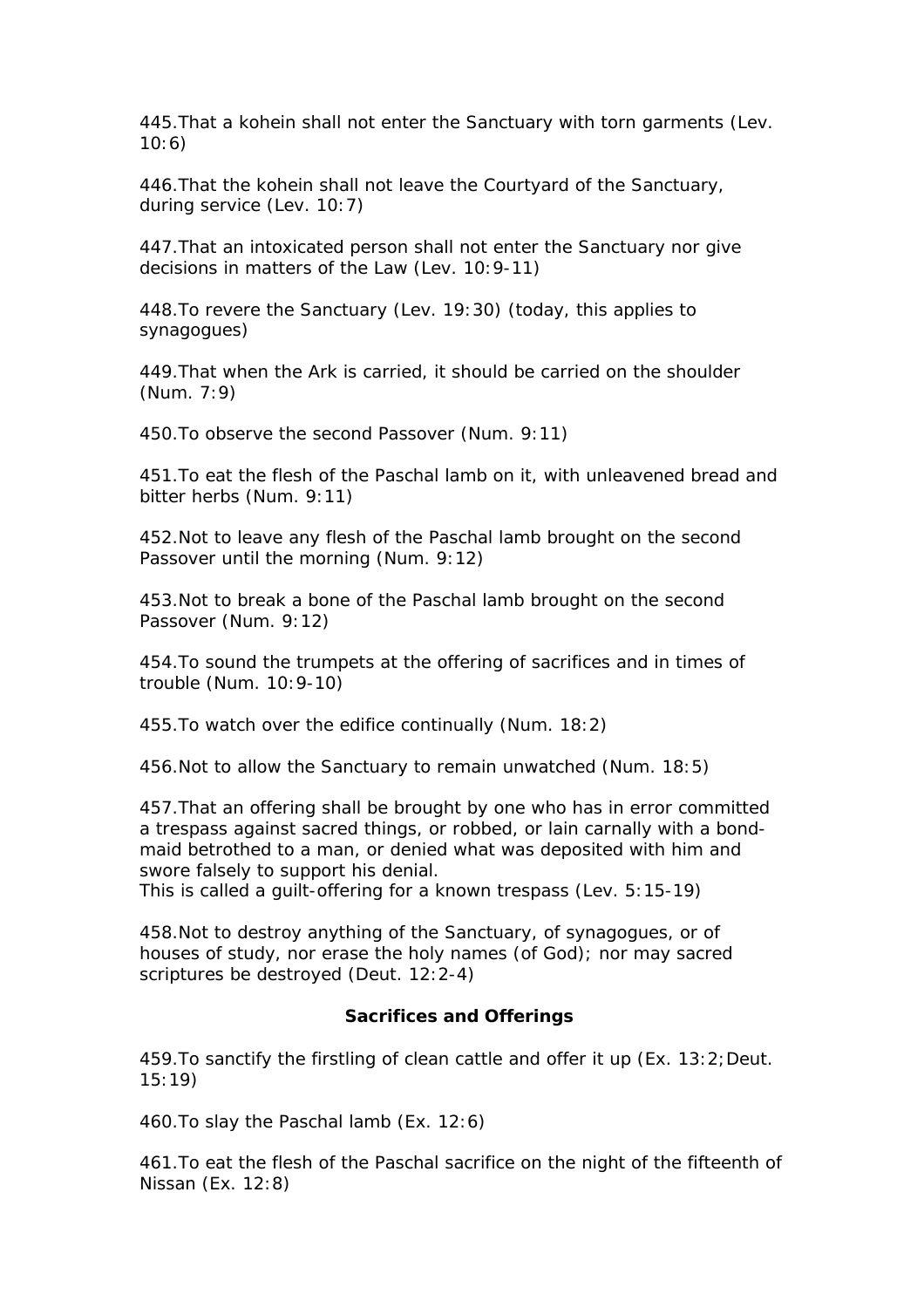462.Not to eat the flesh of the Paschal lamb raw or sodden (Ex.12:9)

463.Not to leave any portion of the flesh of the Paschal sacrifice until the morning unconsumed (Ex. 12:10)

464.Not to give the flesh of the Paschal lamb to an Israelite who had become an apostate (Ex. 12:43)

465.Not to give flesh of the Paschal lamb to a stranger who lives among you to eat (Ex. 12:45)

466.Not to take any of the flesh of the Paschal lamb from the company's place of assembly (Ex. 12:46)

467.Not to break a bone of the Paschal lamb (Ex. 12:46)

468.That the uncircumcised shall not eat of the flesh of the Paschal lamb (Ex. 12:48)

469.Not to slaughter the Paschal lamb while there is leaven in the home (Ex. 23:18; Ex. 24:25)

470.Not to leave the part of the Paschal lamb that should be burnt on the altar until the morning, when it will no longer be fit to be burnt (Ex. 23:18; Ex. 24:25)

471.Not to go up to the Sanctuary for the festival without bringing an offering (Ex. 23:15)

472.To bring the first fruits to the Sanctuary (Ex. 23:19)

473.That the flesh of a sin-offering and guilt-offering shall be eaten (Ex. 29:33)

474.That one not of the seed of Aaron, shall not eat the flesh of the holy sacrifices (Ex. 29:33)

475.To observe the procedure of the burnt-offering (Lev. 1:3)

476.To observe the procedure of the meal-offering (Lev. 2:1)

477.Not to offer up leaven or honey (Lev. 2:11)

478.That every sacrifice be salted (Lev. 2:13)

479.Not to offer up any offering unsalted (Lev. 2:13)

480.That the Court of Judgment shall offer up a sacrifice if they have erred in a judicial pronouncement (Lev. 4:13)

481.That an individual shall bring a sin-offering if he has sinned in error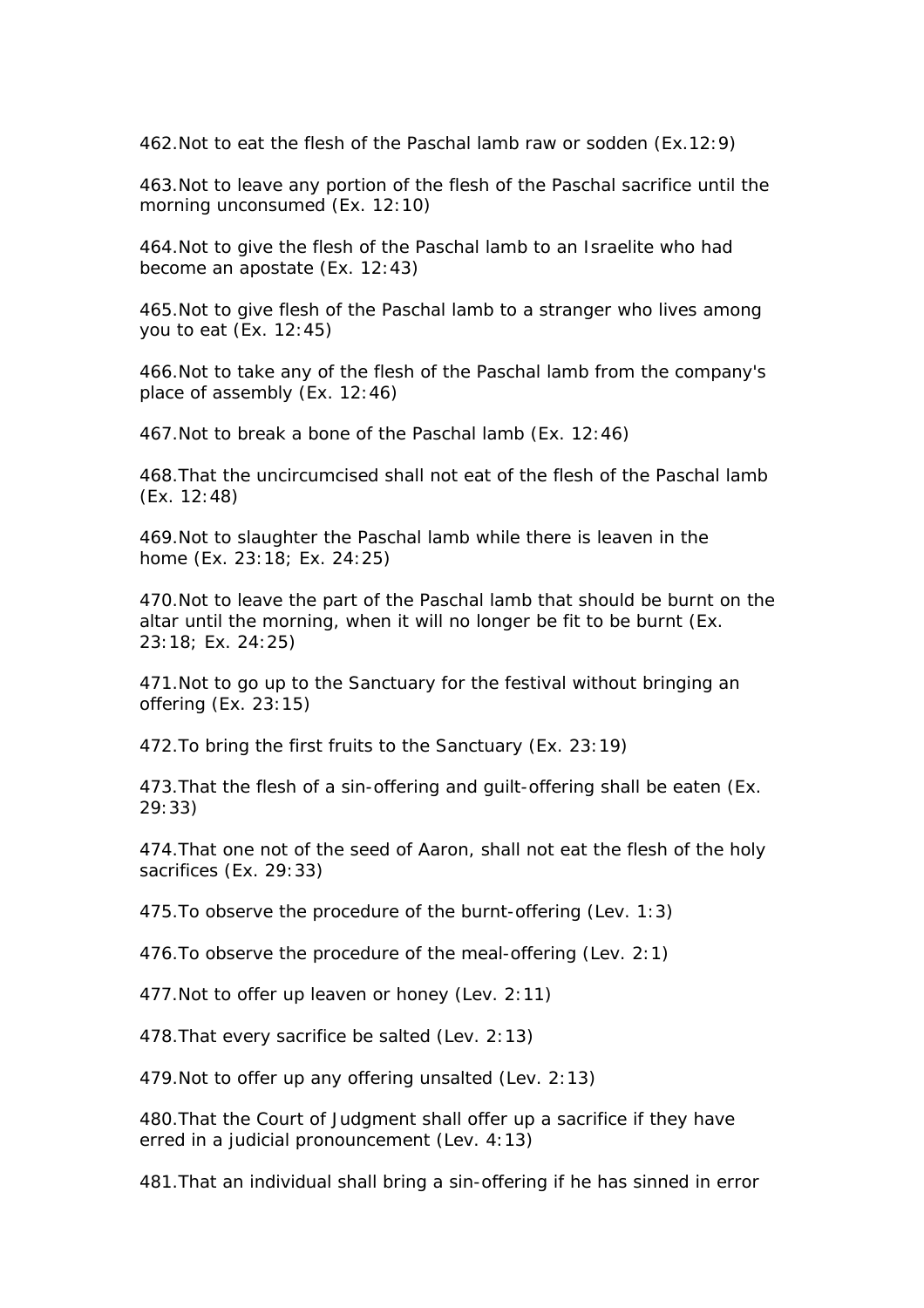by committing a transgression (Lev. 4:27-28)

482.To offer a sacrifice of varying value in accordance with one's means (Lev. 5:7)

483.Not to sever completely the head of a fowl brought as a sin-offering (Lev. 5:8)

484.Not to put olive oil in a sin-offering made of flour (Lev. 5:11)

485.Not to put frankincense on a sin-offering made of flour (Lev.5:11)

486.That an individual shall bring an offering if he is in doubt as to whether he has committed a sin for which one has to bring a sin-offering. (Lev.5:17-19)

487.That the remainder of the meal offerings shall be eaten (Lev.6:9)

488.Not to allow the remainder of the meal offerings to become leavened (Lev. 6:10)

489.That the High Priest [Heb. Kohein] shall offer a meal offering daily (Lev. 6:13)

490.Not to eat of the meal offering brought by Aaron and his sons (Lev.6:16)

491.To observe the procedure of the sin-offering (Lev. 6:18)

492.Not to eat of the flesh of sin offerings, the blood of which is brought within the Sanctuary and sprinkled towards the Veil (Lev. 6:23)

493.To observe the procedure of the guilt-offering (Lev. 7:1)

494.To observe the procedure of the peace-offering (Lev. 7:11)

495.To burn meat of the holy sacrifice that has remained over (Lev.7:17)

496.Not to eat of sacrifices that are eaten beyond the appointed time for eating them (Lev. 7:18)

497.Not to eat of holy things that have become unclean (Lev. 7:19)

498.To burn meat of the holy sacrifice that has become unclean (Lev. 7:19)

499.That a person who is unclean shall not eat of things that are holy (Lev. 7:20)

500.A Priest's daughter who profaned herself shall not eat of the holy things, neither of the heave offering nor of the breast, nor of the shoulder of peace offerings (Lev. 10:14, Lev. 22:12)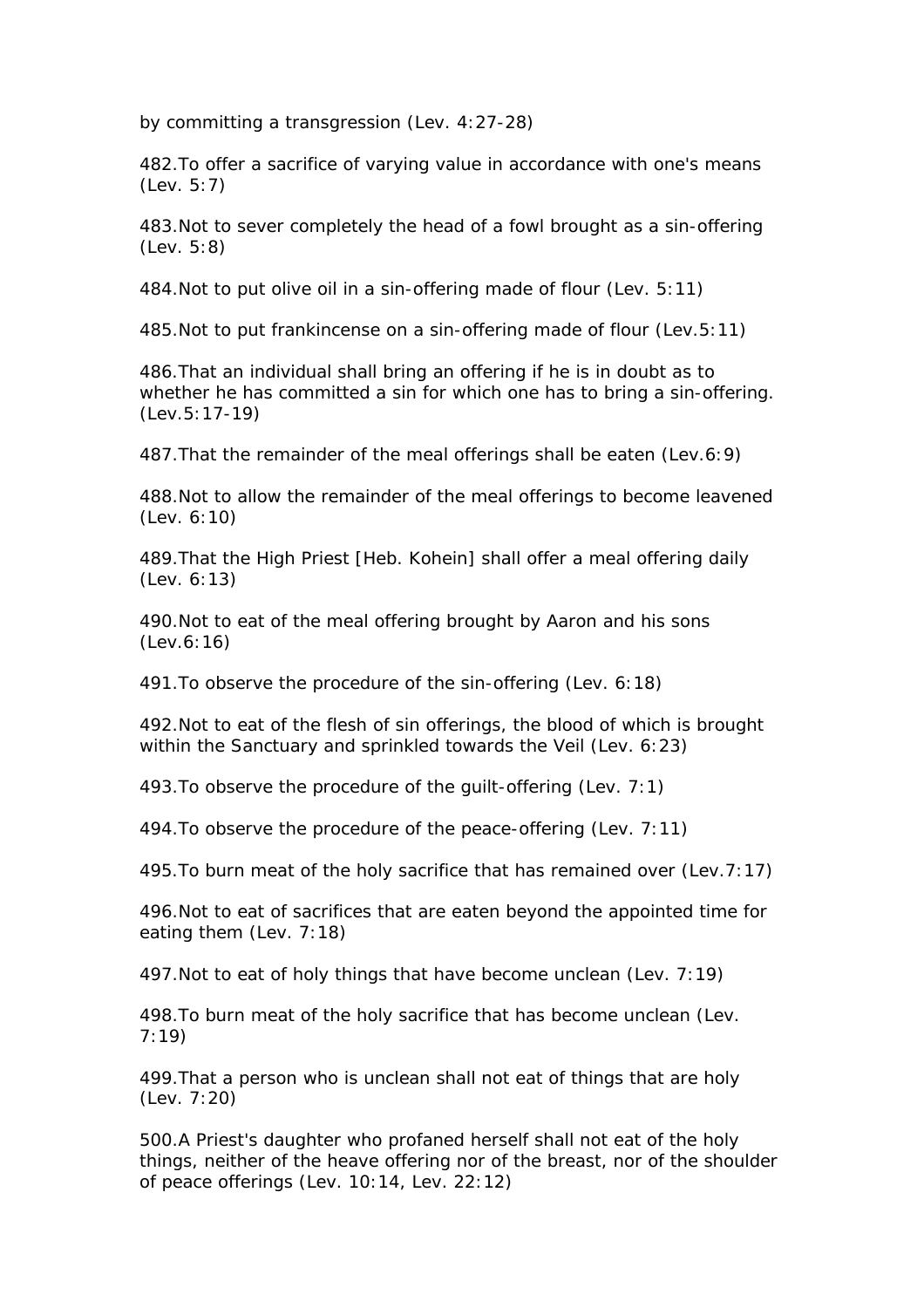501.That a woman after childbirth shall bring an offering when she is clean (Lev. 12:6)

502.That the leper shall bring a sacrifice after he is cleansed (Lev.14:10)

503.That a man having an issue shall bring a sacrifice after he is cleansed of his issue (Lev. 15:13-15)

504.That a woman having an issue shall bring a sacrifice after she is cleansed of her issue (Lev. 15:28-30) |

505.To observe, on Yom Kippur, the service appointed for that day, regarding the sacrifice, confessions, sending away of the scapegoat, etc. (Lev. 16:3-34)

506.Not to slaughter beasts set apart for sacrifices outside (the Sanctuary) (Lev. 17:3-4)

507.Not to eat flesh of a sacrifice that has been left over (beyond the time appointed for its consumption) (Lev. 19:8)

508.Not to sanctify blemished cattle for sacrifice on the altar (Lev.22:20) This text prohibits such beasts being set apart for sacrifice on the altar

509.That every animal offered up shall be without blemish (Lev.22:21)

510.Not to inflict a blemish on cattle set apart for sacrifice (Lev.22:21)

511.Not to slaughter blemished cattle as sacrifices (Lev. 22:22)

512.Not to burn the limbs of blemished cattle upon the altar (Lev.22:22)

513.Not to sprinkle the blood of blemished cattle upon the altar (Lev. 22:24)

514.Not to offer up a blemished beast that comes from non-Israelites (Lev. 22:25)

515.That sacrifices of cattle can only take place when they are at least eight days old (Lev. 22:27)

516.Not to leave any flesh of the thanksgiving offering until the morning (Lev. 22:30)

517.To offer up the meal-offering of the Omer on the morrow after the first day of Passover, together with one lamb (Lev. 23:10)

518.Not to eat bread made of new grain before the Omer of barley has been offered up on the second day of Passover (Lev.23:14)

519.Not to eat roasted grain of the new produce before that time (Lev.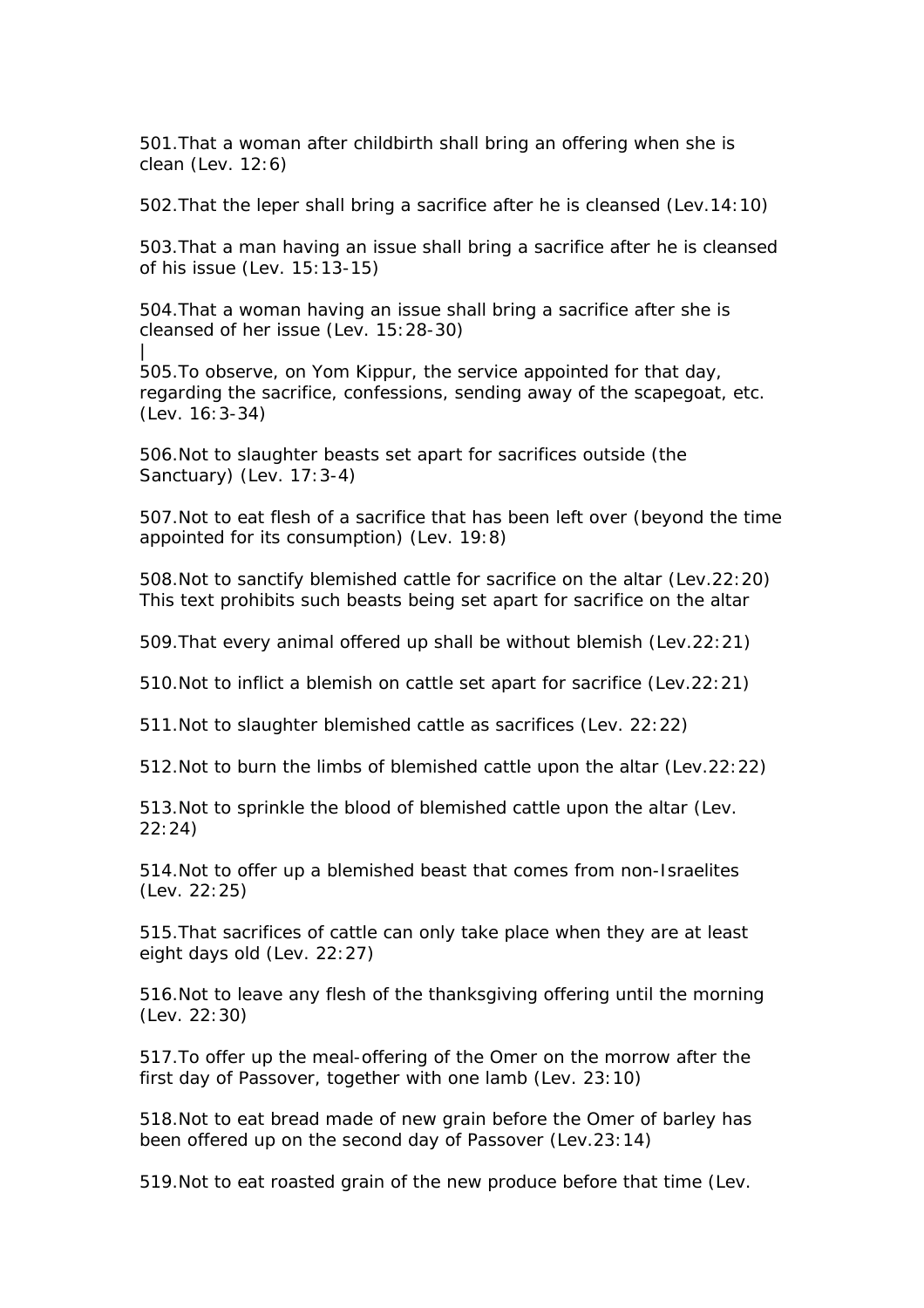23:14)

520.Not to eat fresh ears of the new grain before that time (Lev.23:14)

521.To bring on wave loaves of bread together with the sacrifices which are then offered up in connection with the loaves [Pentecost feast] (Lev. 23:17-20)

522.To offer up an additional sacrifice on Passover (Lev. 23:36)

523.That one who vows to the Lord the monetary value of a person shall pay the amount appointed in the Scriptural portion (Lev.27:2-8)

524.If a beast is exchanged for one that had been set apart as an offering, both become sacred (Lev. 27:10)

525.Not to exchange a beast set aside for sacrifice (Lev. 27:10)

526.That one who vows to the Lord the monetary value of an unclean beast shall pay its value (Lev. 27:11-13)

527.That one who vows the value of a his house shall pay according to the appraisal of the Priest (Lev. 27:11-13)

528.That one who sanctifies to the Lord a portion of his field shall pay according to the estimation appointed in the Scriptural portion (Lev. 27:16-24)

529.Not to transfer a beast set apart for sacrifice from one class of sacrifices to another (Lev. 27:26)

530.To decide in regard to dedicated property as to which is sacred to the Lord and which belongs to the Priest (Lev. 27:28)

531.Not to sell a field devoted to the Lord (Lev. 27:28)

532.Not to redeem a field devoted to the Lord (Lev. 27:28)

533.To make confession before the Lord of any sin that one has committed, when bringing a sacrifice and at other times (Num.5:6-7)

534.Not to put olive oil in the meal-offering of a woman suspected of adultery (Num. 5:15)

535.Not to put frankincense on it (Num. 5:15)

536.To offer up the regular sacrifices daily (two lambs as burnt offerings) (Num. 28:3)

537.To offer up an additional sacrifice every Sabbath (two lambs) (Num. 28:9)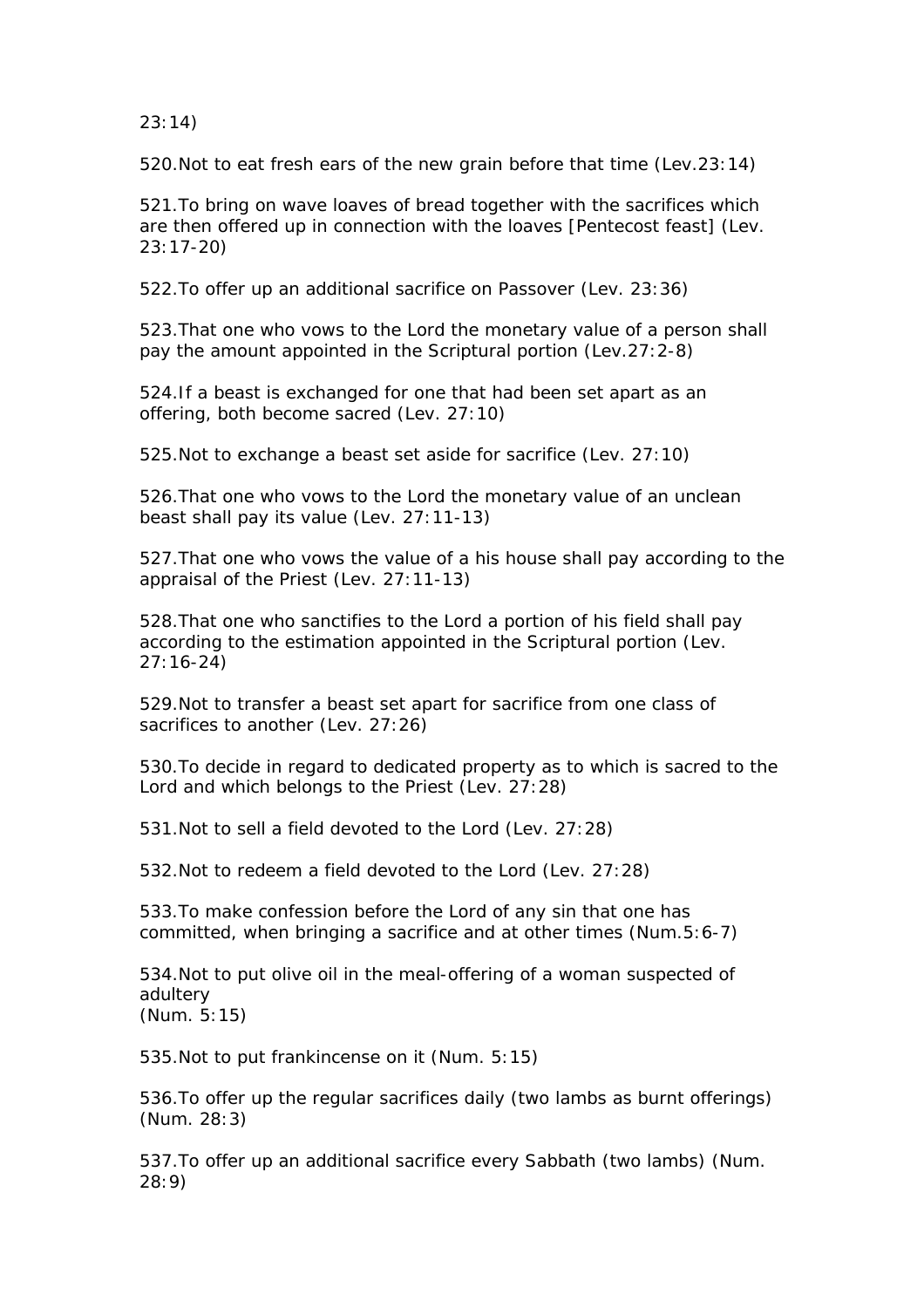538.To offer up an additional sacrifice every New Moon (Num. 28:11)

539.To bring an additional offering on the day of the first fruits [Pentecost] (Num. 28:26-27)

540.To offer up an additional sacrifice on [Feast of Trumpets] or Rosh Hashanah (Num.29:1-6)

541.To offer up an additional sacrifice on the day of Atonement or Yom Kippur (Num. 29:7-8)

542.To offer up an additional sacrifice on Feast of Tabernacles [Heb. Sukkot] (Num. 29:12-34)

543.To offer up an additional offering on the eighth day after the feast of Tabernacles called (Heb. Shemini Atzeret), which is a festival by itself (Num. 29:35-38) This eighth day is an anticipation of the New Testament Sabbath which would be instituted on the first day of the week, which is also the eighth day.

544.To bring all offerings, whether obligatory or freewill, on the first festival after these were incurred (Deut. 12:5-6)

545.Not to offer up sacrifices outside (the Sanctuary) (Deut. 12:13)

546.To offer all sacrifices in the Sanctuary (Deut. 12:14)

547.To redeem cattle set apart for sacrifices that contracted disqualifying blemishes, after which they may be eaten by anyone. (Deut. 12:15)

548.Not to eat of the unblemished firstling outside Jerusalem (Deut.12:17)

549.Not to eat the flesh of the burnt-offering (Deut. 12:17). This is a Prohibition applying to every trespasser, not to enjoy any of the holy things.

550.That the sons of Aaron [i.e. his descendents] shall not eat the flesh of the sin-offering or guilt-offering outside the Courtyard (of the Sanctuary) (Deut.12:17)

551.Not to eat of the flesh of the sacrifices that are holy in a minor degree, before the blood has been sprinkled (on the altar), (Deut. 12:17)

552.That the Priest shall not eat the first-fruits before they are set down in the Courtyard (of the Sanctuary) (Deut. 12:17)

553.To take trouble to bring sacrifices to the Sanctuary from places outside the land of Israel (Deut. 12:26)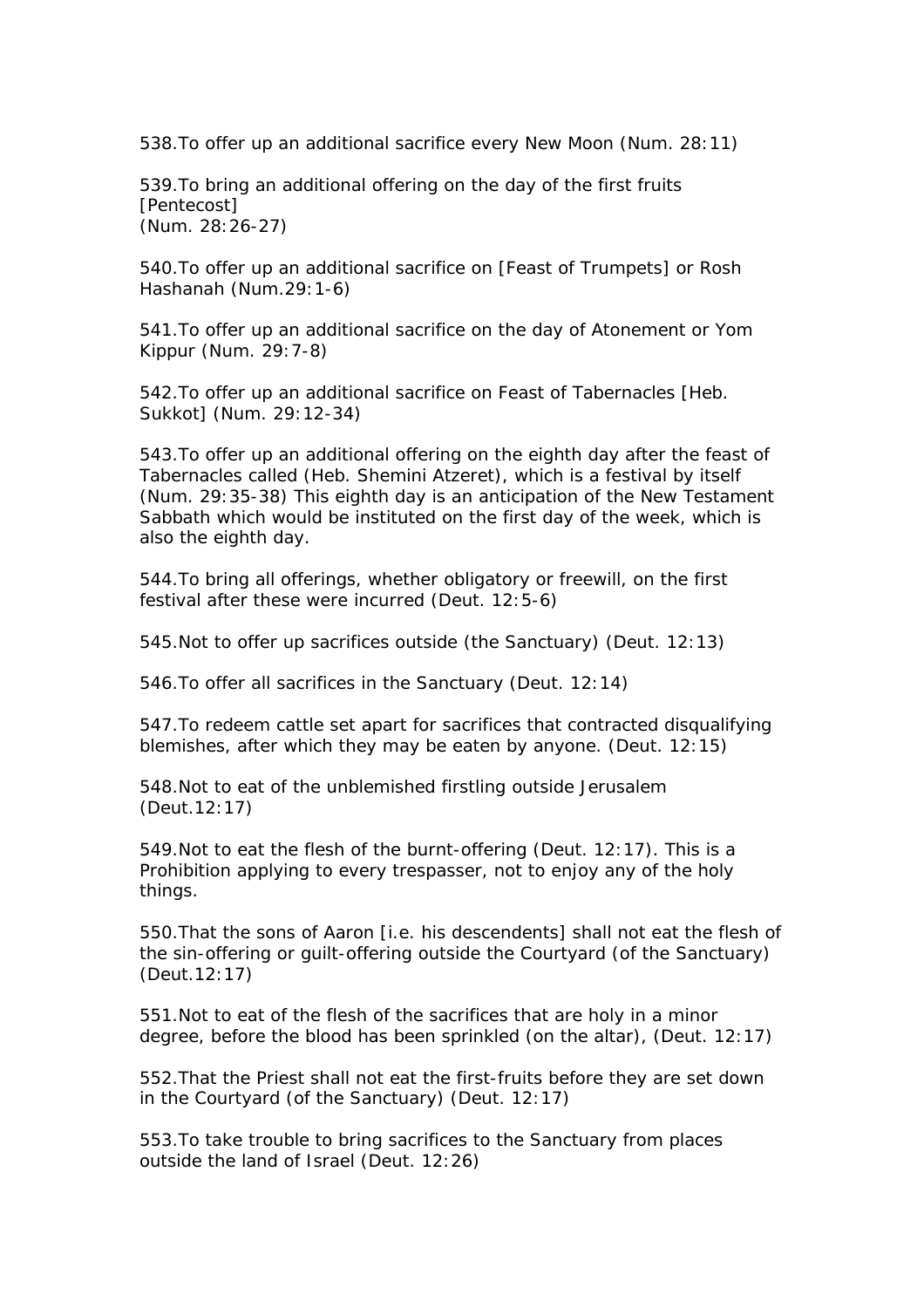554.Not to eat the flesh of beasts set apart as sacrifices, that have been rendered unfit to be offered up by deliberately inflicted blemish (Deut. 14:3)

555.Not to do work with cattle set apart for sacrifice (Deut. 15:19)

556.Not to shear beasts set apart for sacrifice (Deut. 15:19)

557.Not to leave any portion of the festival offering brought on the fourteenth of Nissan unto the third day (Deut. 16:4)

558.Not to offer up a beast that has a temporary blemish (Deut.17:1)

559.Not to bring sacrifices out of the hire of a harlot or price of a dog (apparently a euphemism for sodomy) (Deut. 23:19)

560.To read the portion prescribed on bringing the first fruits (Deut.26:5- 10)

## **Ritual Purity and Impurity**

561.That eight species of creeping things defile by contact (Lev.11:29-30)

562.That foods become defiled by contact with unclean things (Lev.11:34)

563.That anyone who touches the carcass of a beast that died of itself shall be unclean (Lev. 11:39)

564.That a lying-in woman is unclean like a menstruating woman (in terms of uncleanness) (Lev. 12:2-5)

565.That a leper is unclean and defiles (Lev. 13:2-46)

566.That the leper shall be universally recognized as such by the prescribed marks So too, all other unclean persons should declare themselves as such (Lev. 13:45)

567.That a leprous garment is unclean and defiles (Lev. 13:47-49)

568.That a leprous house defiles (Lev. 14:34-46)

569.That a man, having a running issue, defiles (Lev. 15:1-15)

570.That the seed of copulation defiles (Lev. 15:16)

571.That purification from all kinds of defilement shall be effected by ceremonial washing (Lev. 15:16)

572.That a menstruating woman is unclean and defiles others (Lev.15:19-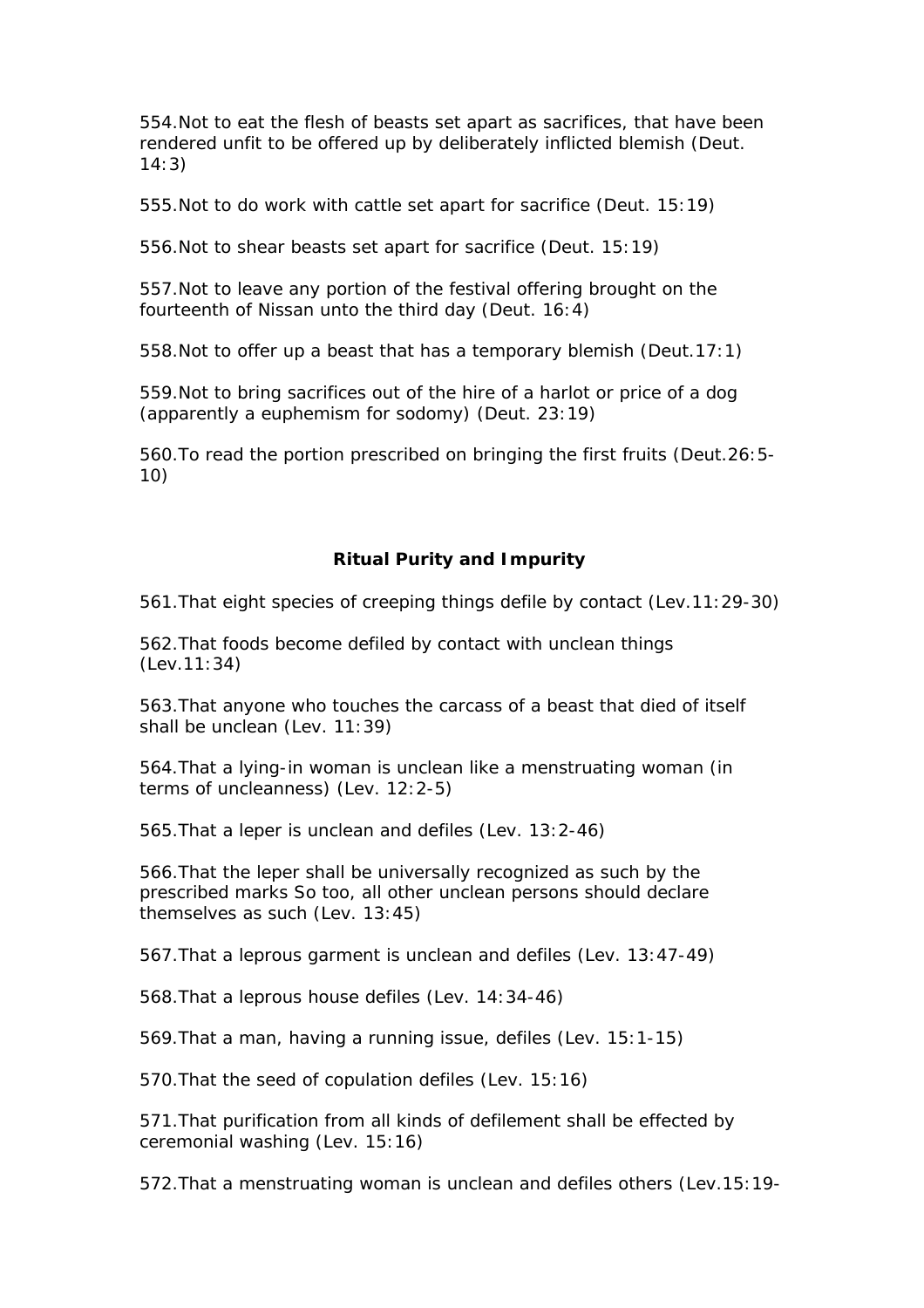24)

573.That a woman, having a running issue, defiles (Lev. 15:25-27)

574.To carry out the ordinance of the Red Heifer so that its ashes will always be available (Num. 19:9)

575.That a corpse defiles (Num. 19:11-16)

576.That the waters of separation defile one who is clean, and cleanse the unclean from pollution by a dead body (Num.19:19-22)

# **Lepers and Leprosy**

577.Not to drove off the hair of the scall (Lev. 13:33)

578.That the procedure of cleansing leprosy, whether of a man or of a house, takes place with cedar-wood, hyssop, scarlet thread, two birds, and running water (Lev. 14:1-7)

579.That the leper shall shave all his hair (Lev. 14:9)

580.Not to pluck out the marks of leprosy (Deut. 24:8)

## **The King**

581.Not to curse a ruler, that is, the King in the land of Israel (Ex. 22:27)

582.To appoint a king (Deut. 17:15)

583.Not to appoint as ruler over Israel, one who comes from non-Israelites (Deut. 17:15)

584.That the King shall not acquire an excessive number of horses (Deut. 17:16)

585.That the King shall not take an excessive number of wives (Deut. 17:17)

586.That he shall not accumulate an excessive quantity of gold and silver (Deut. 17:17)

587.That the King shall write a scroll of the Torah for himself, in addition to the one that every person should write, so that he writes two scrolls (Deut. 17:18)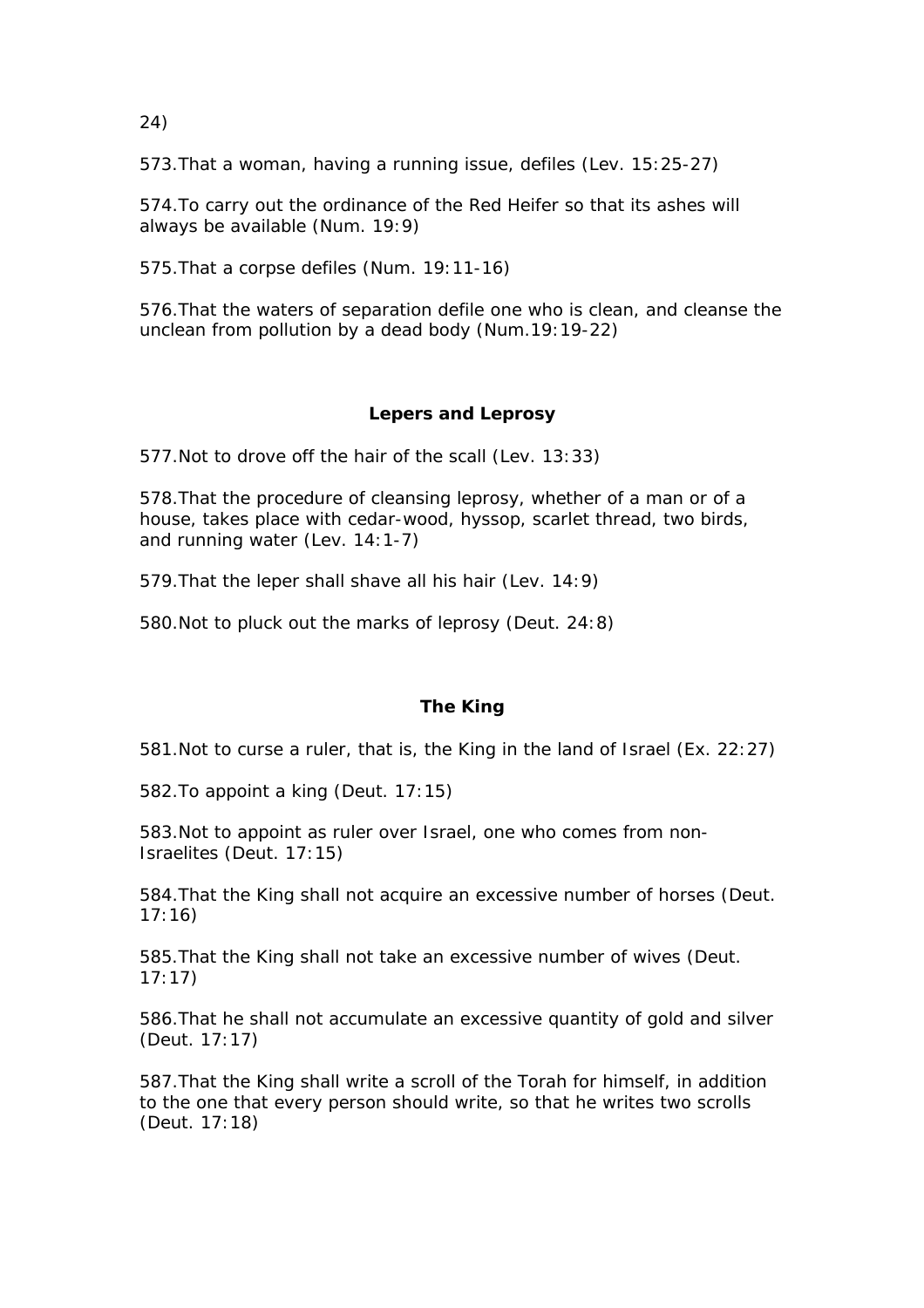## **Nazarites**

588.That a Nazarite shall not drink wine, or anything mixed with wine which tastes like wine; and even if the wine or the mixture has turned sour, it is prohibited to him (Num. 6:3)

589.That he shall not eat fresh grapes (Num. 6:3)

590.That he shall not eat dried grapes (raisins) (Num. 6:3)

591.That he shall not eat the kernels of the grapes (Num. 6:4)

592.That he shall not eat of the skins of the grapes (Num. 6:4)

593.That the Nazarite shall permit his hair to grow (Num. 6:5)

594.That the Nazarite shall not cut his hair (Num. 6:5)

595.That he shall not enter any covered structure where there is a dead body (Num. 6:6)

596.That a Nazarite shall not defile himself for any dead person (by being in the presence of the corpse) (Num. 6:7)

597.That the Nazarite shall shave his hair when he brings his offerings at the completion of the period of his Nazariteship, or within that period if he has become defiled (Num. 6:9)

#### **Wars**

598.That those engaged in warfare shall not fear their enemies nor be panic-stricken by them during battle (Deut. 3:22, 7:21,20:3)

599.To anoint a special Priest (to speak to the soldiers) in a war (Deut. 20:2) This is today's equivalent to a military chaplain.

600.In a permissive war (as distinguished from obligatory ones), to observe the procedure prescribed in the Torah (Deut. 20:10)

601.Not to keep alive any individual of the seven Canaanite nations (Deut. 20:16)

602.To exterminate the seven Canaanite nations from the land of Israel (Deut. 20:17)

603.Not to destroy fruit trees (wantonly or in warfare) (Deut.20:19-20)

604.To deal with a beautiful woman taken captive in war in the manner prescribed in the Torah (Deut. 21:10-14)